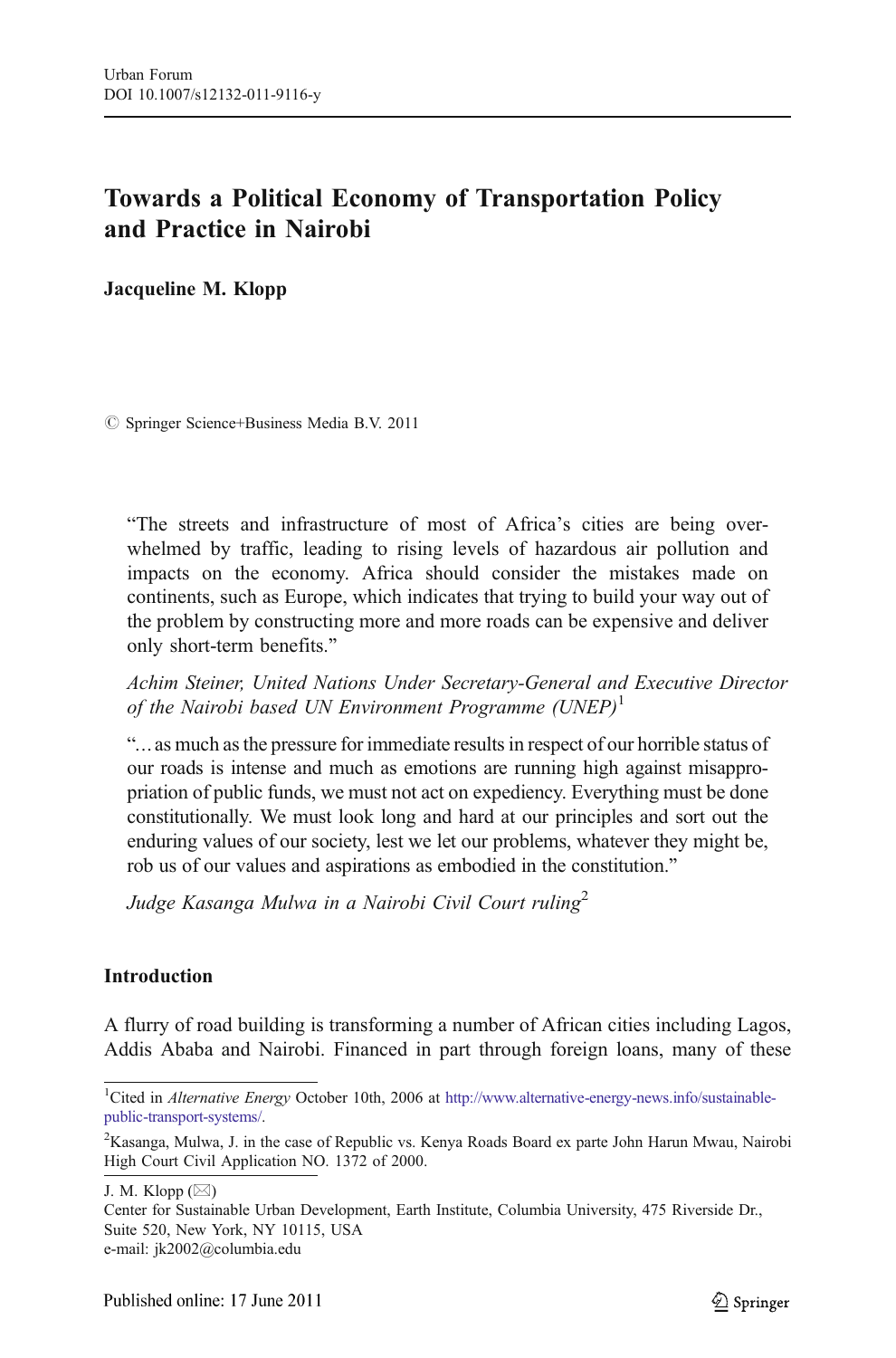projects involve substantial public investments and incur public debt. Yet, the consequences for or impacts on Africa's cities and its residents while large, are unclear; this constitutes a major challenge for researchers, policy makers and urban activists. Transportation policies, projects and practices have enormous impacts on the land use, air quality, income and time spent on traveling, access to services and overall quality of life in cities. In addition, they have long term impacts on the way the cities grow well into the future (Fitzgerald [2010,](#page-17-0) Boarnet [1998](#page-17-0)). If done well, transportation policies and projects can play an enormous role in improving health, equity, efficiency and overall quality of 'cityness'. If done poorly, they can intensify struggles over urban land and space, contributing to poverty and the violence and terror of everyday city life (Pieterse [2010](#page-19-0)). Thus, the current focus on roads to the exclusion of more equitable and efficient public transit in many African cities raises key questions: Does this focus reflect a problematic strategy to "build a way out of problems" as Achim Steiner suggests or is more at play? What are they key values, aspirations, and principles reflected in current urban transportation policies and projects?

Despite the importance of transportation projects and policies in terms of shaping urban land, space, and quality, in general analysts, policy makers, and civil society do not always hold this sector up to the same level of political analysis and monitoring as they do for others like health, education, land or housing. Indeed, critical political, sociological, and historical analysis is more the exception<sup>3</sup> than the rule, in part because theorizing around transportation and hence the kinds of questions asked tend to be overly narrow and shaped primarily by economists and engineers (Khayesi and Amekudzi [2011,](#page-18-0) Vasconcellos [2001\)](#page-20-0). This paper aims to help fill this gap by conducting a preliminary historically informed political economy, and institutional analysis of some key decisions on transportation policy in the Nairobi metropolitan region. It takes as a key focus on the majority of residents who do not own cars and are reliant on inadequate, often unsafe public transportation, walking, or riding bicycles to reach work and services (Gannon and Liu [1997](#page-17-0): 12, Salon and Gulyani [2010,](#page-19-0) Mitullah et al. [2009\)](#page-19-0). Building a public transportation system that offers more choice for the majority, in addition to making cities healthier, more accessible, and livable for all, is also critically important to challenging historically entrenched inequalities in access to urban space and opportunities. In brief, the transportation sector might be more fully incorporated into struggles to reconstitute citizenship in Africa's cities and entrench "deep democracy" (Appadurai [2002](#page-17-0)).

The Nairobi metropolitan region constitutes East Africa's largest metropolis, and like other cities on the continent it is rapidly growing and expanding into surrounding towns, agricultural land, rangelands, and wildlife corridors.<sup>4</sup> The Nairobi Metropolitan region has its own unique historical development and dynamics. However, a political economy and institutional analysis of transportation decision making around policies and practices in Nairobi serves to draw out some key issues that arise in different forms and processes in other cities. Specifically, this

 $3$  For some of the exceptions, see Flyvbjerg [\(2002](#page-17-0)), Zittoun ([2008](#page-20-0)), Vasconcellos ([2001\)](#page-20-0), Vigar [\(2001](#page-20-0)) and Weir et al. (2008).

 $4$  To see this expansion visually, go to UNEP ([2009](#page-19-0): 146–147) which shows a number of satellite images over time.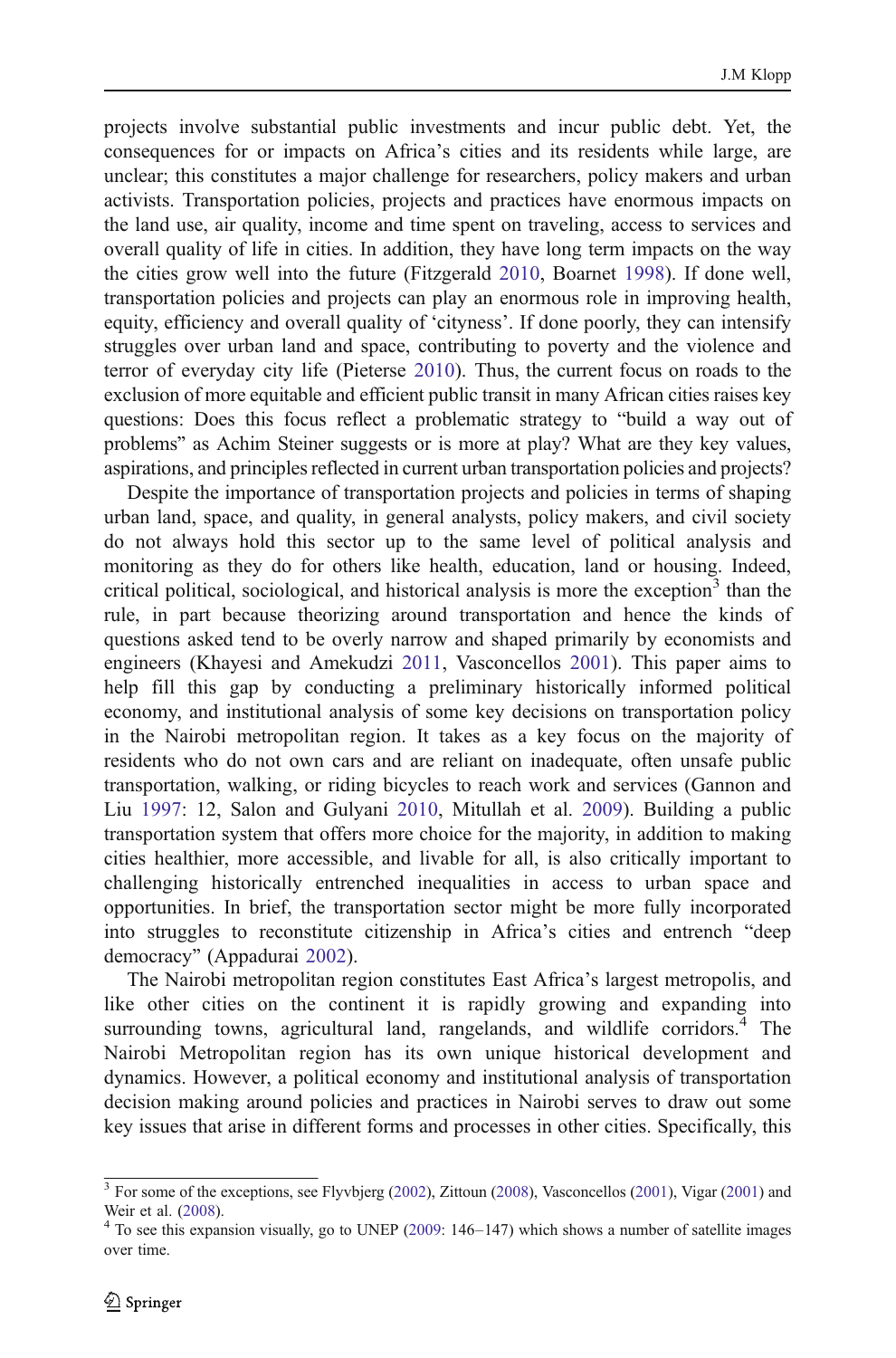paper examines four main, inter-related features of decision making in Nairobi that impact how transportation projects and policies move forward. These include (1) the large and distorting role of external actors, (2) fragmentation in institutions, policymaking and projects, (3) closed and top-down planning processes, and (4) the absence of mobilization for policies and projects that serve the majority of city residents, especially the poorer segments. Overall, these features have their roots in a broader political context which includes a historical legacy of planning as a form of exclusion, authoritarian politics, and institutional configurations and practices that favor patronage and rent-seeking over progressive public policy. These dynamics and processes favor the interests of exclusive, powerful networks of actors. These actors, in turn, tend to focus on technocratic planning and automobility at the expense of gender, equity, sustainability and poverty concerns as they play themselves out on the streets and transport system in the city.

Currently, the Nairobi region faces a fairly typical plethora of inter-related urban malaises. These include high levels of poverty and social segregation, oil dependency (UNEP [2006](#page-19-0), Kebathi [1984](#page-18-0)),<sup>5</sup> deforestation and encroachment and contamination of agricultural and pastoral lands (Mundia and Aniya [2006\)](#page-19-0), terrifying numbers of traffic accidents (Azetsop [2010,](#page-17-0) Khayesi [1998](#page-18-0), [2003,](#page-18-0) Nantulya and Muli-Musiime [2001\)](#page-19-0), extremely poor air quality in many locations (Maina et al. [2006,](#page-18-0) van Vliet and Kinney [2007](#page-20-0), Odhiambo et al. [2010](#page-19-0), Kinney et al. [2011\)](#page-18-0), serious traffic congestion (Salon and Gulyani [2010](#page-19-0), Gonzales et al. [2010](#page-17-0)), limited transport choices, and little to no planning for pedestrians and cyclists (Khayesi and Amekudzi [2011,](#page-18-0) Mitullah et al. [2009\)](#page-19-0). Combined, these problems degrade urban life by making daily routines and movement around the city stressful, unhealthy, expensive, and sometimes precarious.

These problematic dynamics are exacerbated by a high rate of urbanization, now approximately at 4% per year. Recent statistics suggest that the city of Nairobi has a resident population of around 3.2 million with a daytime population of 4.2 million (Kenya National Bureau of Statistics [2007\)](#page-18-0). This means that like many African cities, Nairobi has much higher population growth rates than cities in the USA or Europe (Arku [2009](#page-17-0), 254).<sup>6</sup> In addition to the rapid growth of people in the city, the number of vehicles on the streets is also growing. Liberalization of car imports, among other factors, has helped lead to an overall growth of automobile use by 30,000 a year in Kenya with much of this growth in Nairobi.<sup>7</sup> Together, this means that unless changes occur in existing policies and practices around transportation and land use, the already serious situation in Kenya's capital is poised to get much worse.

A need exists for political movements and alternative networks to challenge existing patterns of decision making and push for changes in ideas, institutions, policy and practical land use and transportation interventions on the ground. In

 $\frac{5}{5}$  As Sclar et al. [\(2009](#page-19-0)) argues, cities everywhere must grapple with the fact that "the era of inexpensive energy is over" and the environment is not a "free good."<br><sup>6</sup> Arku [\(2009](#page-17-0): 257) notes that in 1975 only eight urban agglomerations had a population between 500,000

and five million, but 40 existed in 2005 and this is expected to reach 58 by 2015. In absolute terms, Africa's urban population will increase from roughly 33 million in 1950 to 295 million in 2000 and as much as 742 million by 2030.

 $^7$  According to statistics used by the Kenya Bus Service, there are 880,000 in Kenya; 550,000 are in Nairobi of which 15,000 are matatus.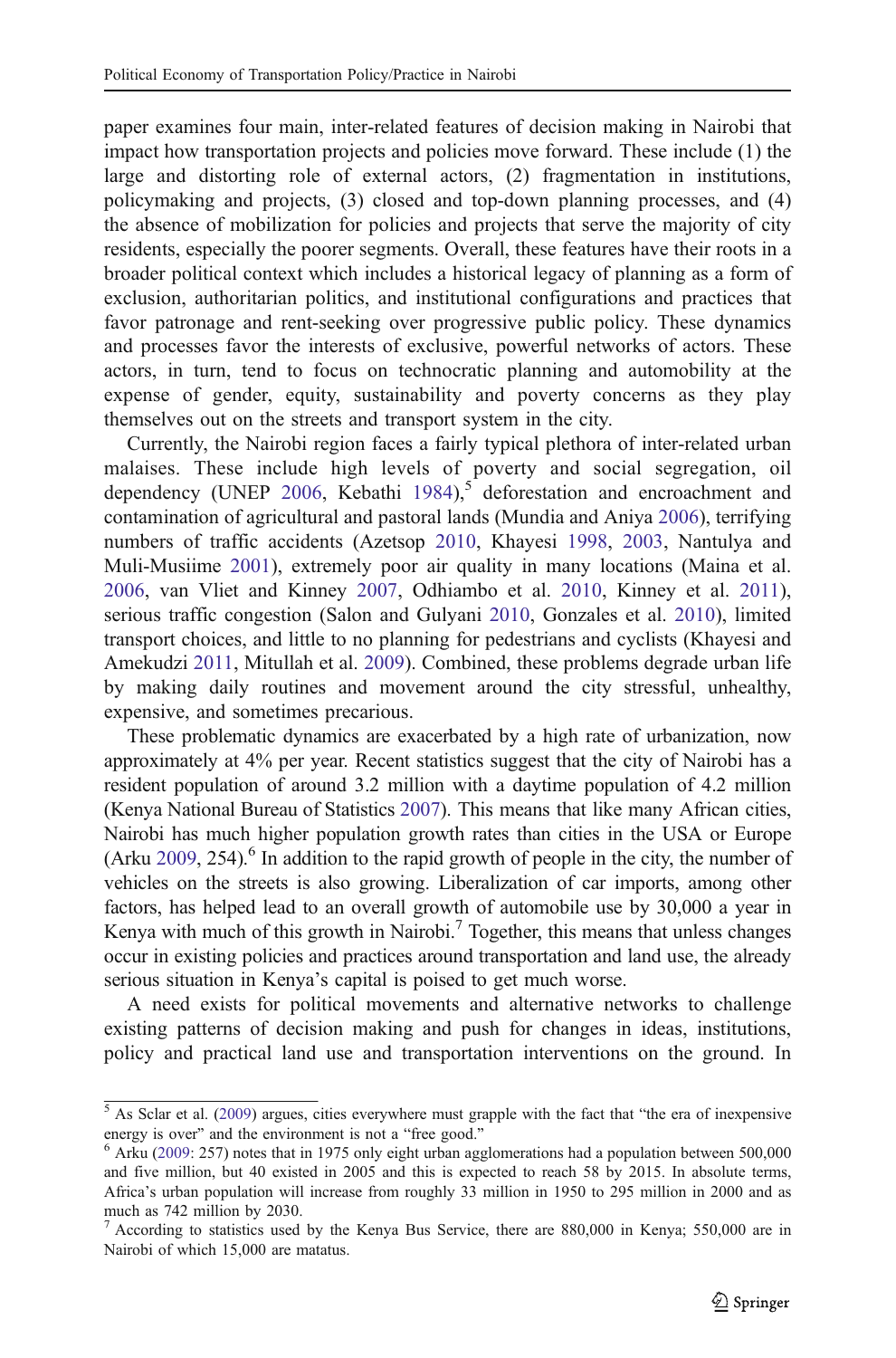Nairobi, concern is, in fact, growing among some policymakers, analysts, journalists, and citizens that current forms of urbanization may ultimately undermine visions of a different future for the city. Kenya's recent Integrated National Transport Policy, for example, raises concerns about the adverse consequences of the current scenario on worker's efficiency and productivity, fuel consumption, education, health and the environment (Republic of Kenya [2010a](#page-19-0), 19). The Ministry of Nairobi Metropolitan Development analysis and vision, "Nairobi Metro 2030", also lists a series of 'weaknesses' that begins with "urban poverty, compounded by low human development indices such as doctor to patient ratios, access to housing and services and lack of adequate employment opportunities" (Republic of Kenya [2009](#page-19-0), 17). The new National Land Policy also emphasizes the mismanagement around land and the need to address historical problems. It urges the move toward more participatory governance over land. Specifically in urban areas, the policy envisions that the role of the government is to "facilitate the preparation and implementation of local area development plans for all urban and peri-urban areas in the country in a participatory manner" (Republic of Kenya [2010a](#page-19-0), 35).

Overall, Nairobi is experiencing a resurgent interest in planning in part as a response to the growing public concern around transportation, land use and poor urban quality. $8$  Out of the problematic 2007/2008 contested election emerged a Ministry of Nairobi Metropolitan Development, which aims to "plan, plan, plan".<sup>9</sup> For the first time, the Ministry sponsored a competition for a spatial concept for the metropolitan region. This new concept and framework would replace the lapsed and never implemented 1973 plan for the city and surrounding region (Urban Study Group (Town Planning Section, Nairobi City Council et al. [1973](#page-19-0))).<sup>10</sup> This renewed focus on planning and reform of the land management system as a partial remedy to the complex problems of urbanization is surfacing within a broader context of a new constitution.

Adopted in August 2010, Kenya's new constitution increases the rights of citizens and has the potential to democratize state institutions. This historical moment may create a "window of opportunity" for broader public engagement, new urban movements, and improved policies and institutions. The current emphasis and return to spatial and transport planning with a more 'participatory" rhetoric could be leveraged to challenge the deep dynamics of a city that remains severely impacted by its colonial and more recent authoritarian past of slum demolitions, land grabbing and repression of the poor (Hirst [1994;](#page-18-0) Klopp [2008](#page-18-0)). Realizing the current possibilities for change will depend on the extent to which the poorer majority along with allies and reformers within the

 $8$  Interestingly, a Gallup poll of Africans taken in June 2007-October 2008 found widespread dissatisfaction with public transportation systems and roads and highways. Often, these two categories along with health care elicited the highest median dissatisfaction scores in the various countries and regions sampled. See <http://www.gallup.com/poll/113872/opinion-briefing-achieving-gains-africa.aspx?version=print>

<sup>&</sup>lt;sup>9</sup> See the presentation "An Overview of Nairobi Metro 2030 Strategy" of Timothy Ndorongo, Director of Metropolitan Planning and Environment, Ministry of Nairobi Metropolitan Development available online at [http://www.nairobimetro.go.ke/index.php?option=com\\_docman&task=cat\\_view&gid=28&Itemid=78](http://www.nairobimetro.go.ke/index.php?option=com_docman&task=cat_view&gid=28&Itemid=78). <sup>10</sup> As Opiyo ([2009:](#page-19-0) 6) notes of the 1973 plan "the strategy proposed various bus routes which were not

implemented and the layout also emphasized on the CBD and industrial area as core employment areas and this in itself encouraged motorization instead of pedestrianization, since apart for the railways staff who were housed near the work stations, people working in other sectors had to use vehicles to get to work. Non-motorized Transport routes were also not provided for."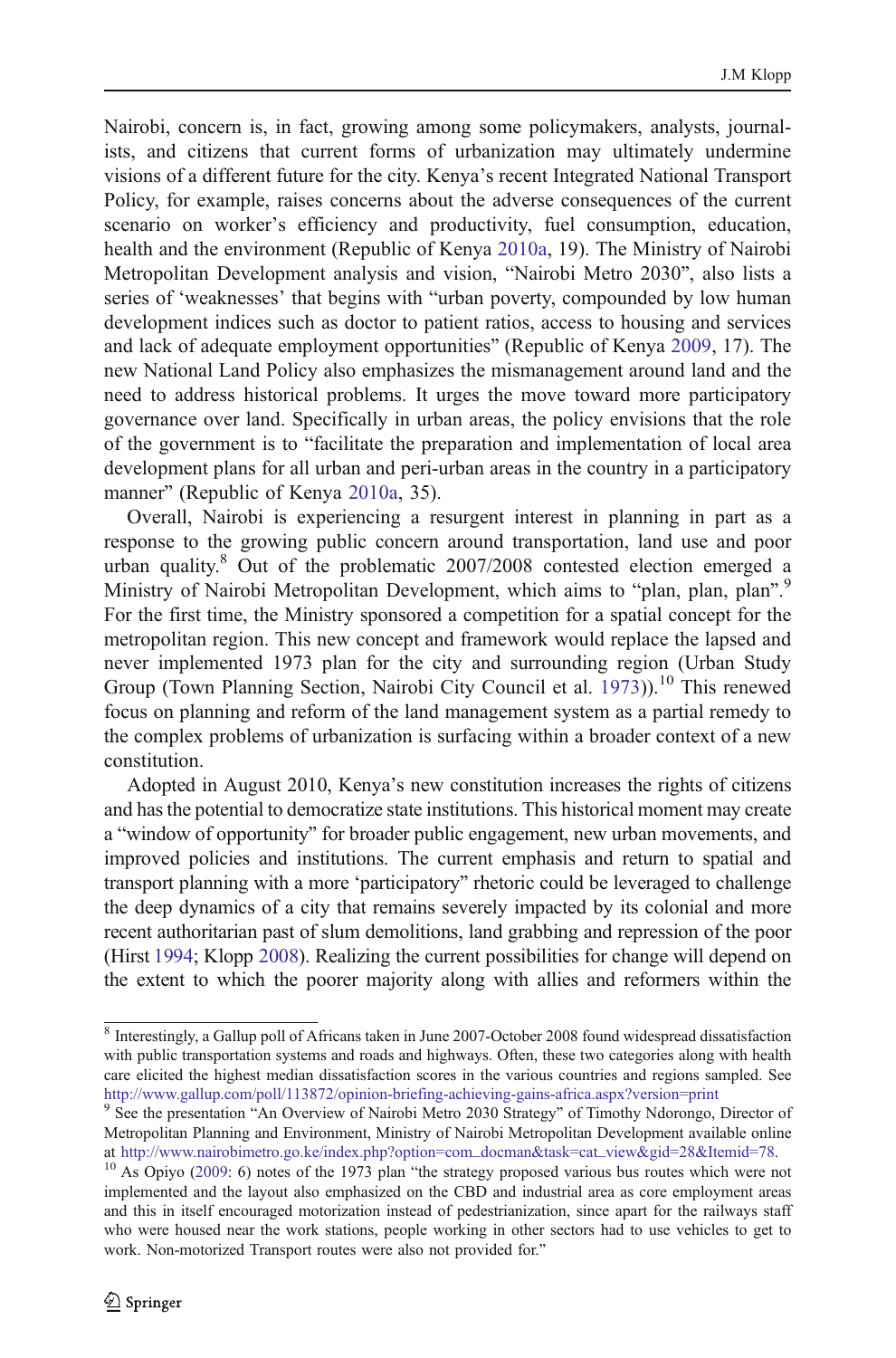middle class<sup>11</sup> can mobilize and insert their concerns and needs into the ongoing democratization process. Such mobilizations are necessary to help shift current power dynamics and dominant urban paradigms that favor automobility, which in turn reinforces spatial and social segregation. However, as we shall see, this will be a difficult and protracted struggle; in Nairobi's history the language of planning has been used to mask key problems of spatial segregation and economic inequality (Anyamba [2008;](#page-17-0) Myers [2003](#page-19-0)).

#### The Transport and Land-Use Problems in Historical Perspective

Before engaging in an analysis of contemporary decision making around transportation, it is critical to grapple with the unique, relatively recent and colonial origin of cities like Nairobi, and the way this specific history continues to shape land use and transport dynamics in discernable ways. Key aspects of this history have real impacts on "mental models" of policymakers, power dynamics, and the institutional structure of governance around land and transport decision making, which are not working well, especially for the poor majority who often need to maneuver around and within them (Anyamba [2008](#page-17-0); (Ayonga 2008, Unpublished PhD thesis); Klopp [2000,](#page-18-0) [2008;](#page-18-0) Musyoka [2004;](#page-19-0) Linehan [2007\)](#page-18-0).

Land use, transportation and politics have been inextricably intertwined from Nairobi's birth. The transformation of Maasai grazing land ("Enkarie Nairobi"-place of cool waters) that would become East Africa's largest metropolis began in 1896 during British conquest of the area. It started as an outpost for the Kenya-Uganda railroad survey team; in 1899, it became the railway headquarters (White et al. [1948\)](#page-20-0). In the same year, the provincial headquarters were also moved to Nairobi, and by 1905 the area became the capital of the East African British Protectorate. Railway engineers planned the town in 1898 using principles of racial segregation and functionalism (each zone had an exclusive function). Eventually, the Crown took over the town and appointed a town committee, but the town committee followed the principles of the initial Railway Town plan. This forced African residents to maneuver outside the existing planning framework that excluded them; Nairobi's "diverse informalisms," to use Anyamba [\(2008](#page-17-0)), emerged rapidly in response to the exclusive and restrictive laws of this colonial urban vision; informal settlements of Africans who provided needed labor in the city emerged alongside segregated neighborhoods for Europeans and Asians (Anyamba [2008](#page-17-0); Nangulu-Ayuku [2000](#page-19-0)).

The impacts of early segregation created land use and transportation patterns which continue to shape contemporary Nairobi and its politics in significant ways. Europeans went to live in low density and high value land in the cooler North Western part of Nairobi. The road network was thought of as subsidiary to the railway link, and roads were built to link large-scale farming areas to the railways. One exception to this pattern was a major trunk road that was created from the central business district to the European areas with a spur to the industrial area (Aligula et al. [2005\)](#page-17-0). Indian employees who came to work on the railway mainly lived in over-crowded conditions to the North East, and Africans lived primarily in peripheral areas on low value, semi-arid land well away from the major trunk road.

<sup>&</sup>lt;sup>11</sup> There is a growing group of urban planners, architects, and policymakers who are arguing for new urban modalities and visions.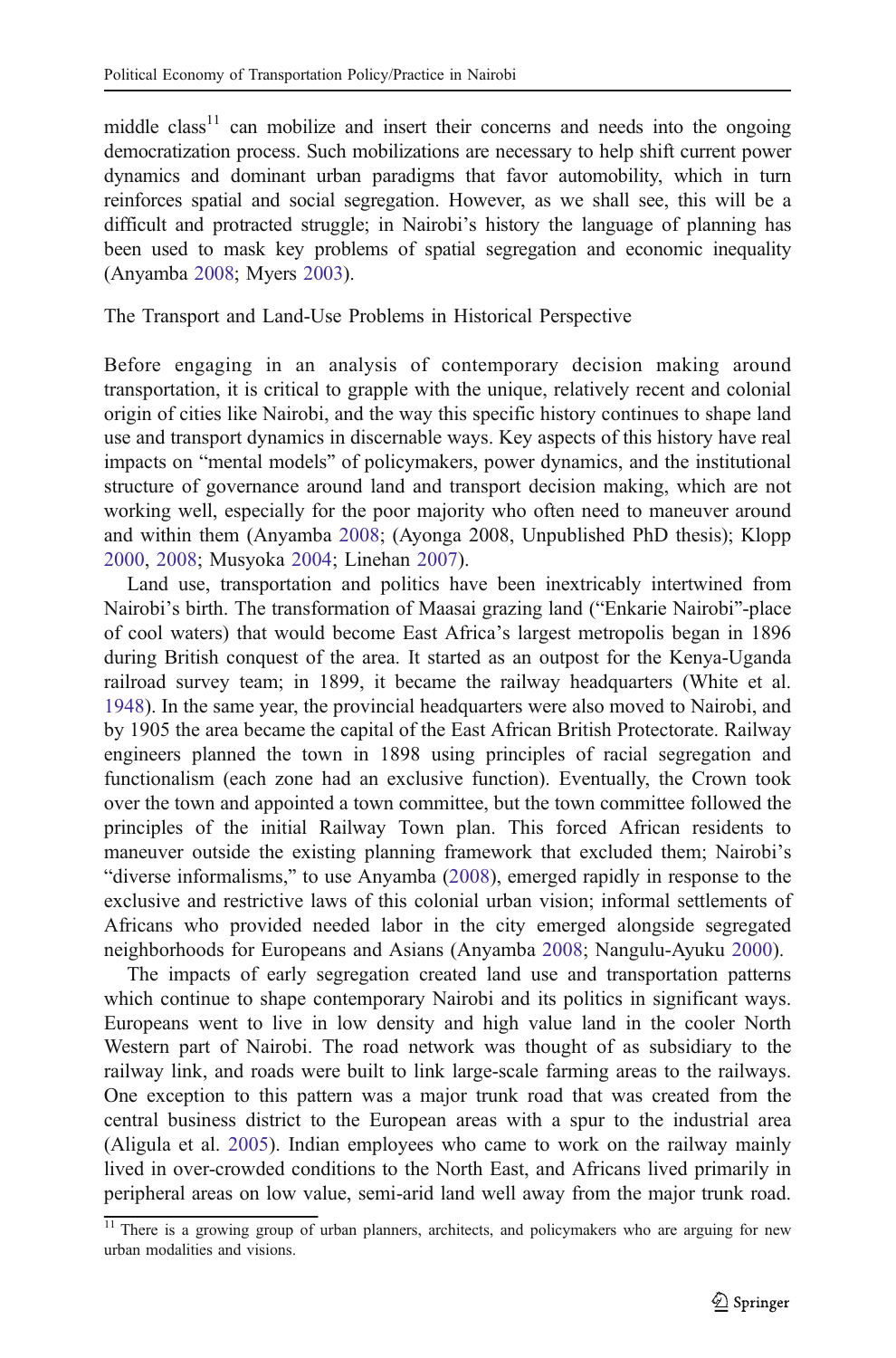Housing conditions for Africans were poor in part because the colonial government deliberately failed to provide public housing as a means to dissuade (unsuccessfully) Africans from moving into the city at the time (K'Akuma and Olima [2007\)](#page-18-0). It was not until the 1920s that the town of Nairobi took any responsibility for African housing. In the meantime, a system of gross inequality was already set up with freehold land rights granted to Europeans and Asians in the city, while Africans lived in informal unregulated settlements and had no rights to land (Anyamba [2008,](#page-17-0) 69).

Anyamba, in his insightful historical account of Nairobi's urban processes argues that "Europeans designed their city around personalized transport; first horses, bikes and rickshaws, then the motor car ruled" (2008, 69). By 1928, Nairobi had 5,000 cars making it the city with the highest per capita levels of private automobile ownership in the world; in contrast, the majority of Africans resorted to non-motorized transport either foot or bikes (Hirst [1994](#page-18-0): 65; Aligula et al. [2005:](#page-17-0) 47). The car encased the European in private space away from the Asian and African masses, facilitated living in distant garden neighborhoods, and became a marker of superior status. Just as the road system in the hinterland was designed around colonial economic logics of getting export crops to the rail line, the main road from the Central Business District to the North Western suburbs followed the colonial logics of segregated urbanization.

Transportation for a wider "public" who were subjects of the Crown and not citizens was minimal; some passenger rail service existed. Beginning in 1934, the Overseas Transport Company of London began running a Kenya Bus Service with a fleet of 13 buses operating on 12 routes. After independence, in one of the first "public–private partnerships" in transportation, the City Council of Nairobi (CCN) gave the owners of The Kenya Bus Group Ltd (Kenya Bus) a monopoly franchise to operate a bus service within the central business district in return for a 25% shareholding stake. Even at the time, this service failed to meet demand from the majority, which was growing with the end of colonial pass laws that had attempted to control African mobility and access to land.

Urbanization rates increased significantly at independence, and poorer residents continued to live in lower rent and less serviced areas, which would, as conditions grew worse, increasingly be called slums. These slums also transformed to become not only reservoirs of labor, but informal industrial sites with significant production of their own (King [1996](#page-18-0); Macharia [2007](#page-18-0)). To cater to the large unmet demand for transport, middle class Africans began to run more and more informal mini-bus or "matatu" services in the 1960s, especially from the informal settlements in the city to rural homes (Graeff et al. [2009](#page-18-0); wa Mungai and Samper [2006\)](#page-20-0). Matatu owners were able to successfully lobby the then President Kenyatta to legalize the sector, which he did in 1973 through a decree. The Kenya Bus Service still laments that this "allowed the informal sector (matatu) to operate without any form of legal or institutional framework alongside Kenya Bus; a formal franchise operator guided by traffic and labor legislations" (Mukabanah [2008a\)](#page-19-0). Matatus, thus, became the dominant, albeit problematic, mode of public transportation linking settlements, work, urban industrial sites and rural hinterlands.

Continuity and Change in the Contemporary Period

The racial segregation of early Nairobi has evolved into the current social segregation (K'Akuma and Olima [2007\)](#page-18-0). Kenyan upper and middle classes,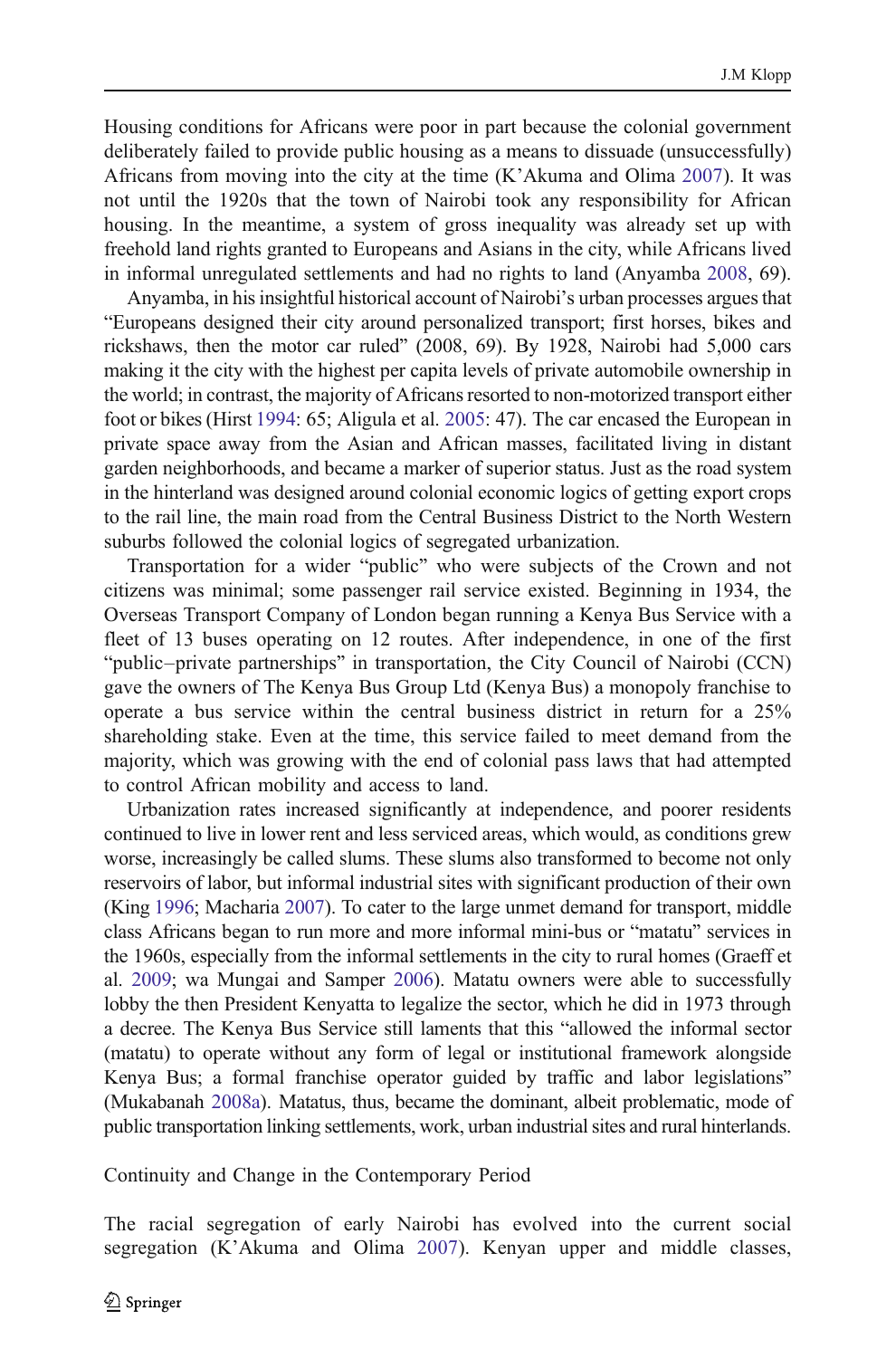including the post-colonial political elite, live in the former European area northwest of the city, in growing suburbs and more recently in gated communities, South African style (Wahome [2011](#page-20-0)), all of which entail heavy reliance on the automobile,<sup>12</sup> still a marker of status.<sup>13</sup> Meanwhile, despite substantial tracts of under-utilized land in the hands of the Nairobi City Council and the Kenya Railways Corporation, the poorer residents continue to live in the eastern part of the city as well as in informal settlements throughout the city, suffering low levels of services and high levels of air pollution (Republic of Kenya [2005,](#page-19-0) 9).

As in other places in the world, many city residents of all social classes are also seeking out space in the growing "ruralopolis", complex peri-urban areas that mix rural and urban land uses (Watson [2010;](#page-20-0) Thuo and Aggrey [2010](#page-19-0)). One main attraction of the peri-urban areas of Nairobi and its surrounding towns such as Thika and Ruiru is cheaper land made available by rapid subdivision of former coffee plantations and other agricultural land. People are also moving into the southern semi-arid areas in search of cheaper land. Poorer residents are also following the needs of industries and high-end estates in the suburbs, but this urbanization is threatening rangelands and wildlife migration that feeds National parks which, in turn, generate substantial revenues for the tourism industry and the mostly Maasai Southern counties. Movement to such areas in some cases indicates upward mobility from the slums and the investment in land can lead to greater wealth, but this dynamic also contributes to land use and conflict problems in the region, and some of the massive traffic congestion as peri-urban residents return to the city for services and work.

Overall, a pattern persists where the poorer majority continues to live in dilapidated, low density public housing and estates in the city or in "informal" settlements relatively near employment (now including new low income settlements in outlying peri-urban areas like Mlolongo or Githurai). These residents continue to rely on foot travel or privately run public transportation services of low quality, while the richer minority live in leafy suburbs and more recently peri-urban gated communities, thus remaining heavily dependent on automobiles. A recent study based on a survey of 2105 households found, unsurprisingly, that those beneath the poverty line are more likely to walk even if their work is at some distance, typically 10–15 km (This figure was taken from Koster [1999.](#page-18-0)) from their homes, while middle and working class people take matatus and the wealthier people drive private cars (Aligula et al. [2005](#page-17-0)). They often meet on congested streets that do not have adequate accommodations for pedestrians, leading to large numbers of accidents with high pedestrian fatalities (Mitullah et al. [2009,](#page-19-0) Khayesi [1998](#page-18-0), 579).<sup>14</sup> Another recent study based on a 2004 slum household survey revealed that just over 65% of working adults in these areas walk to their jobs, 2% use bicycles and 32% use matatus (Salon and Gulyani [2010](#page-19-0), 646). It also showed that while 32% work in the settlement where they live, 68% leave the settlement for work and of these only 45% use public transport (Salon and Gulyani [2010,](#page-19-0) 646). They also found that women and children, who often need to leave the settlement for schooling, are particularly adversely impacted by the lack of travel choices.

<sup>&</sup>lt;sup>12</sup> However, some developments are touting their "green" status because of their mixed use-residential, recreational, office complexes and stores that would in theory allow for less use of the car.

<sup>&</sup>lt;sup>13</sup> In Kenyan popular culture, the new political elite were in fact named "wabenzi" after their car of preference—the Mercedes Benz.<br><sup>14</sup> Studies suggest that pedestrians form the majority of the fatalities (see Khayesi [2003\)](#page-18-0).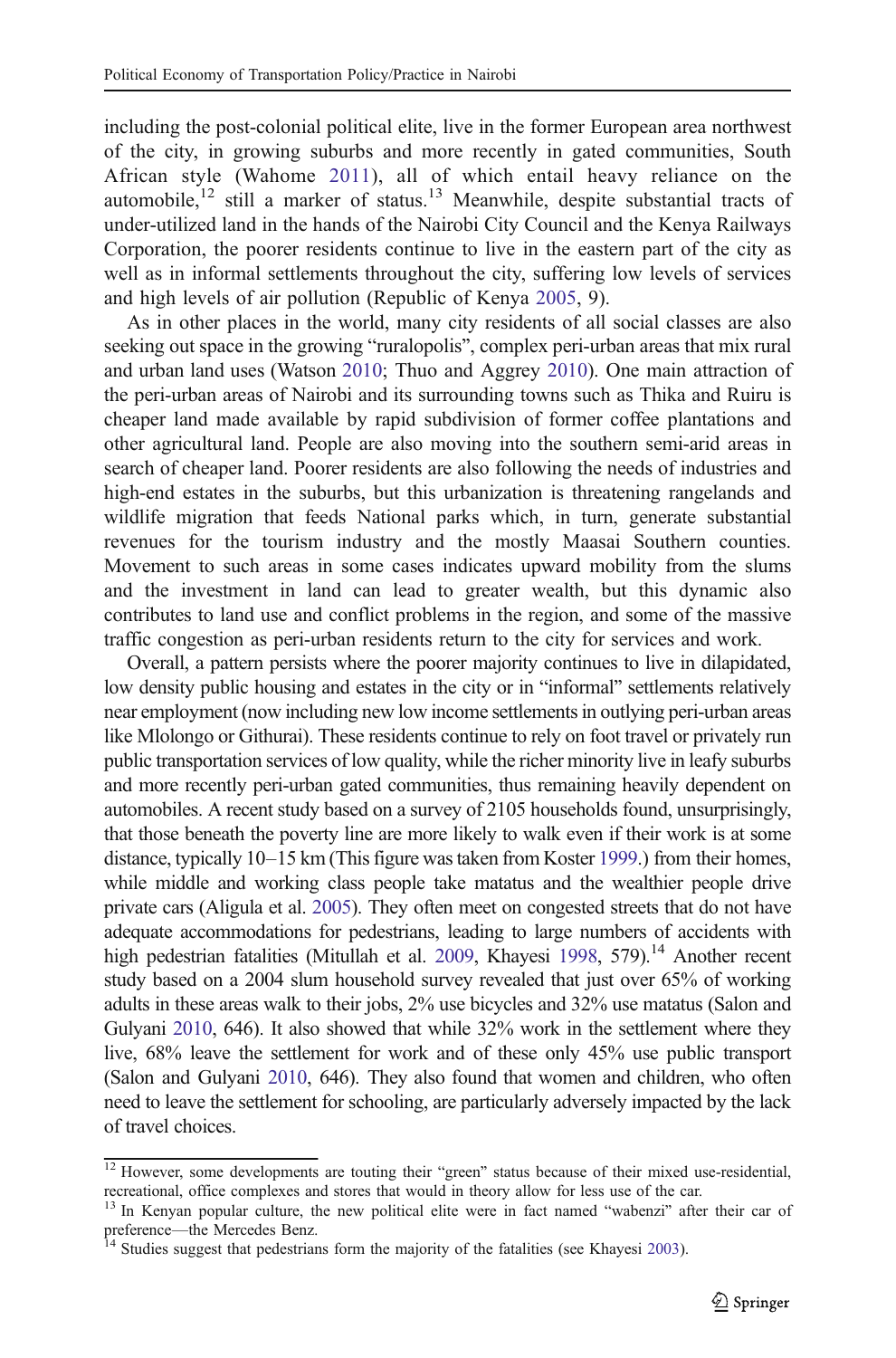It is worth noting that today, as survey data shows, matatus are the most used form of motorized transport even though their cost relative to income is not cheap (Salon and Aligula 2010, Unpublished Manuscript).<sup>15</sup> They are important not only for passenger service but also for freight (Khayesi [2003](#page-18-0); Ailila et al. [2005](#page-17-0)/6). As Alila et al. note, "Most urban and rural retailers and itinerant traders of agricultural and household goods use matatus to transport their wares to the market" (2005/6, 21). Thus, matatus are an integral part of the urban economy and cater to the needs of the lower middle and under classes in Nairobi but also allow services that cater to the society as a whole.

The lack of adequate regulation<sup>16</sup> of the industry is another key failure of transportation policy that leads to many problems for the poorer segments of society who do not own a car. Once entering the unregulated space of a matatu a citizen, "surrenders personal control" and "violence is never far away" (wa Mungai and Samper [2006](#page-20-0), 59). wa Mungai and Samper [\(2006](#page-20-0)) note that narratives from matatu passengers of "verbal and physical abuse, theft and hijacking" and women's accounts of "sexual harassment, beatings and rape" are a staple of daily conversations in Nairobi (2006, 51). Matatus are also associated with reckless driving and traffic accidents to the point that the press talks about the "Matatu Menace." Unsurprisingly, recent survey results suggest that Nairobi residents want much more regulation and government involvement in the transportation sector; this includes managing the indispensable yet problematic matatus that are now a fundamental part of Nairobi urban culture (Salon and Gulyani [2010\)](#page-19-0).<sup>17</sup>

In response to this situation, some matatu owners and workers are attempting forms of self-regulation through their own cooperatives and associations. However, complicating this picture is the fact that some owners are senior active and retired police officers and politicians. Some of these, in turn, are involved in cartels and criminal gangs like Mungiki that manage the most profitable routes (Chitere [2004](#page-17-0); wa Mungai and Samper [2006\)](#page-20-0). This has helped produce serious violence in Nairobi over these routes which in turn provoke police crackdowns on "Mungiki" leading to extrajudicial killings of many youth, whether they were involved with the gang or not (Anderson [2002](#page-17-0); Alston [2009\)](#page-17-0). Unsurprisingly, some of the worst behaved matatus in terms of violating traffic rules are owned by senior police. In this way the failure of transportation policy, in particular the current inability to regulate the most used form of transport in the city (besides walking), contributes to the daily struggles and difficulties of the majority in Nairobi. This situation increases their vulnerability to violence whether through car accidents, harassment, or more serious encounters with criminal elements.

It is hardly surprising given this overall situation that Nairobi's middle class is escaping into private cars while the poor are increasingly taking to walking

<sup>&</sup>lt;sup>15</sup> One analysis suggests that in 1973 they carried 16% of the passengers in Nairobi compared with the Kenya Bus Service, which carried 84%, but by 1995 they carried approximately 55% (Maunder and <sup>16</sup> An exception is the 2004 "Michuki rules" named after then transport Minister John Michuki which involved eliminating standing on city buses, mandating that Public Service Vehicles (PSVs) be outfitted with speed governors and safety belts, crews wear uniforms and post identification cards, vehicles get regular check-ups and that a yellow stripe designate a vehicle as public.

<sup>&</sup>lt;sup>17</sup> Habaryimana and Jack [\(2009](#page-18-0)) conducted a field experiment, which encouraged passengers to exert social pressure on their drivers through evocative messages encouraging them to speak up. These messages were placed inside a random sample of over 1,000 long-distance matatus. Their results suggest a significant impact of these simple measures. This is not a substitute for rigorous regulation but an additional measure that mitigates against the sense of helplessness conveyed by wa Mungai and Samper ([2006](#page-20-0)).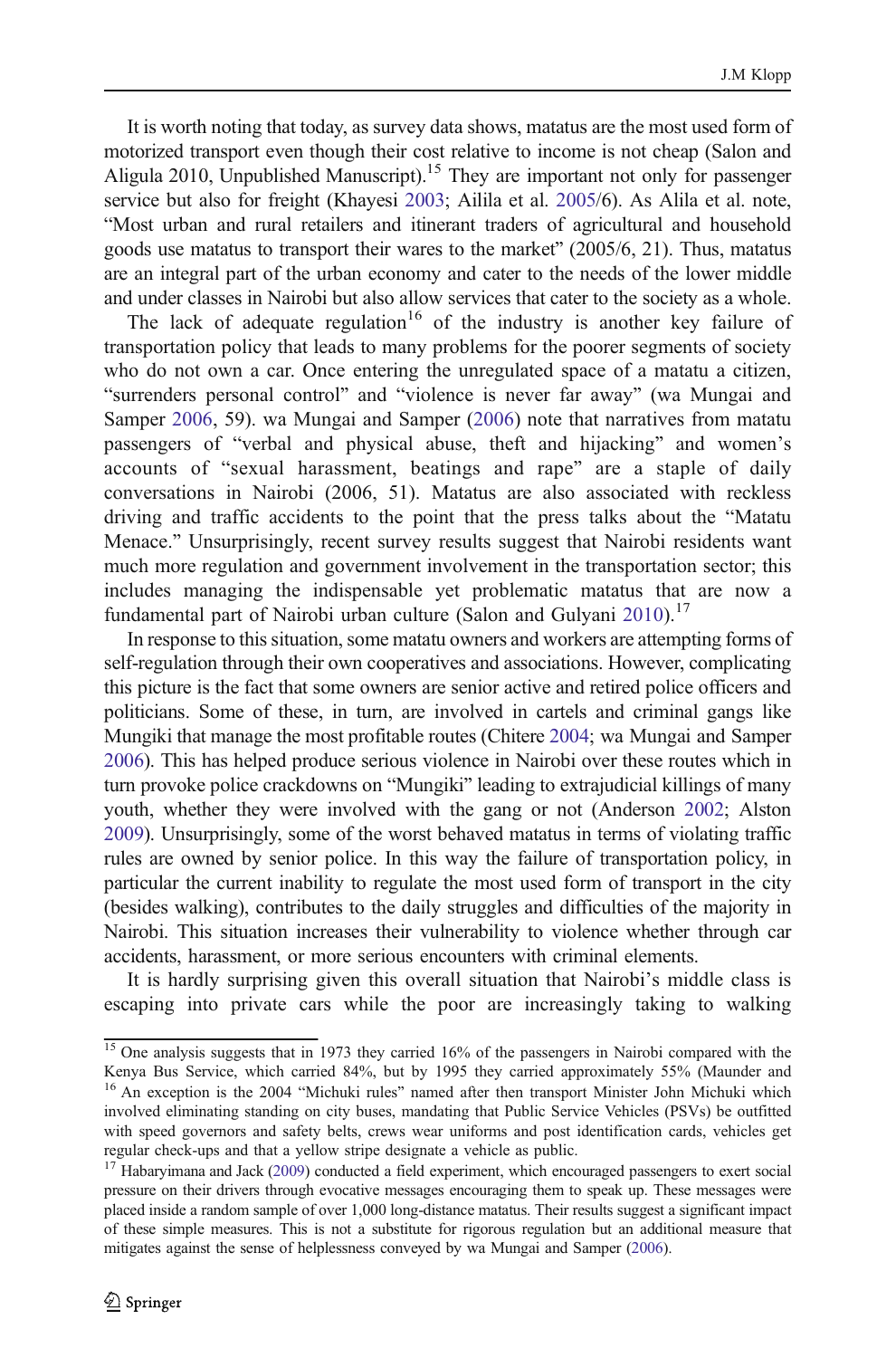(Mukabanah [2008b\)](#page-19-0). These trends may in turn serve to reinforce Kenya's strong car bias and road focus in transportation policy. A growing, powerful minority of car owners is likely to continue to support road construction and upgrading as solutions (which they are not necessarily) to the increasingly alarming congestion and safety concerns. This reinforces other more powerful forces that benefit in many ways from constructing roads. In continuity with colonial times, the transportation and related land use needs of the majority of Nairobi's residents, whether pedestrians, cyclists, hand cart operators, or matatu passengers, are currently neglected.

Criticism of current transportation policy is emerging within some official circles. For example, the 2006 Sessional Paper from the Ministry of Roads and Public Works puts the situation starkly: "Despite its importance, appreciation for Non-Motorized Transport (NMT) is not in evidence, and there is a lack of respect and accommodation for NMT by motorists, and disregard by planners. There is a distortion in the allocation of resources against transportation demands, with a large portion of resources being allocated to motorized transport as compared to NMT" (Republic of Kenya [2006](#page-19-0), 14).<sup>18</sup> This point was reiterated in the more recent Integrated National Transport Policy (Republic of Kenya [2010a\)](#page-19-0) and scholarly studies (Aligula et al. [2005;](#page-17-0) Khayesi, Monheim, and Nebe [2010](#page-18-0), Salon and Gulyani [2010\)](#page-19-0).<sup>19</sup> Most strikingly, one of Nairobi's "official" imagined futures as described in "Metro2030" (see below) appears to make little room for the large numbers of pedestrians; in an artist's depiction we see the predominance of highways in the city center without space for non-motorized transport such as bicycles or adequate sidewalks and crossings for Nairobi's multitude of walking citizens.



<sup>&</sup>lt;sup>18</sup> In 2003, for example, 30% of the public spending went to road transport, more than any other sector (Republic of Kenya 2005: 4).

Even within allocations for motorized transport a disproportionate amount of resources is going to cars and freight trucks (road building) versus rail (Republic of Kenya [2010a\)](#page-19-0). There is much more political analysis to conduct into this dynamic.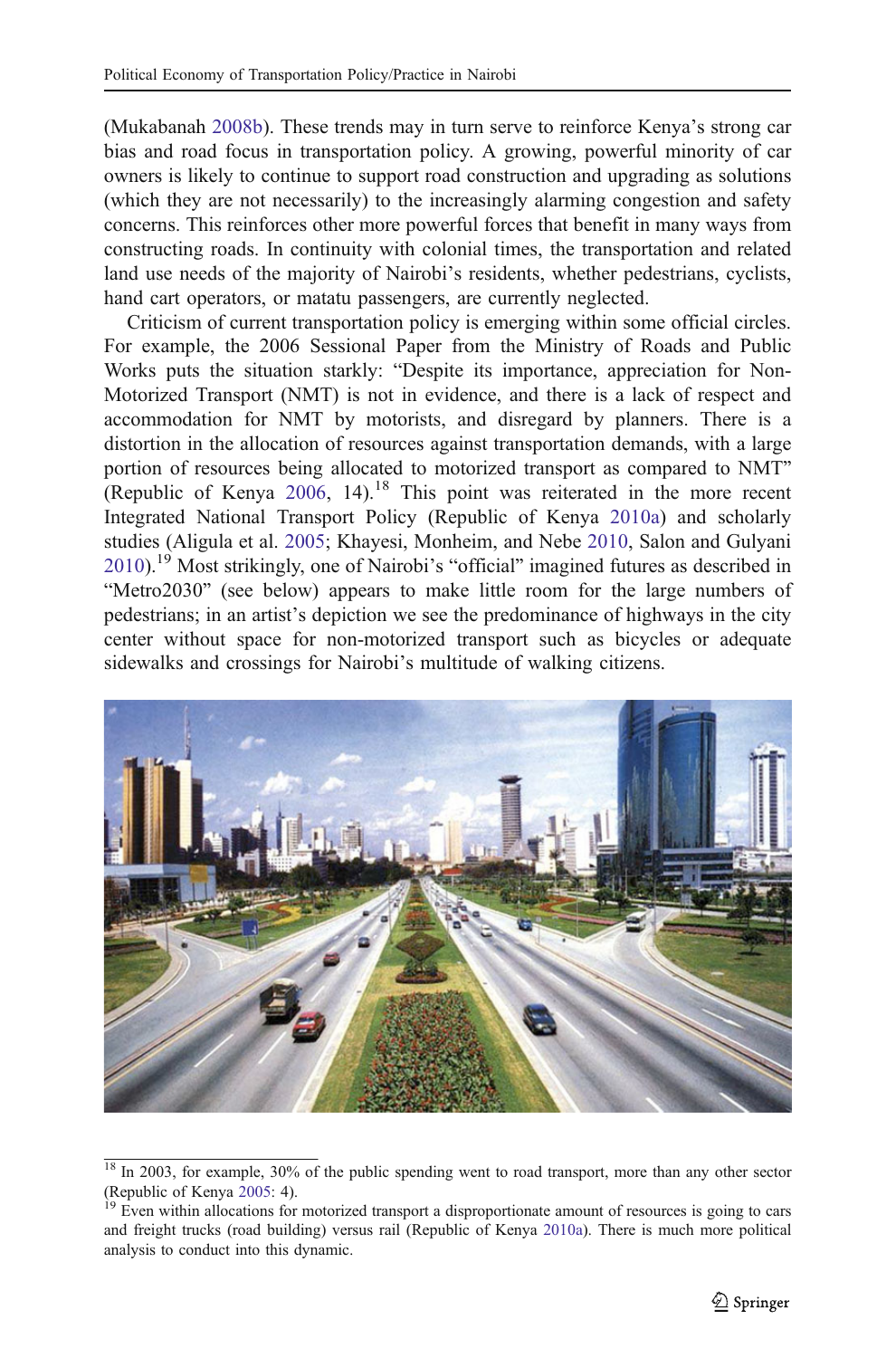### A Preliminary Political Economy Analysis of Transport Decision Making

Nairobi's current trajectory appears to have characteristics of being "locked into" negative patterns of land use and transportation that reinforce Nairobi's already problematic patterns of urbanization. At an official level, some recognition of Nairobi's myriad problems is increasingly articulated in policy documents (Republic of Kenya [2006](#page-19-0), [2009,](#page-19-0) [2010a](#page-19-0)) but historic patterns that reinforce social control and segregation reassert themselves in official visions of Nairobi as a "world class metropolis" depicted in the previous image (Linehan [2007\)](#page-18-0). While compelling arguments exist in terms of cost, equity, poverty alleviation, economic productivity, public health and environmental considerations for policymakers to adopt and implement more innovative policies around sustainable cities (Arku [2009](#page-17-0)), in practice transport practice appears "stuck" largely at the level of road building and the related concern with road safety. This leads to the question: how are decisions around transportation getting made and what drives them? In this section we will attempt a political economy analysis of the policy networks that drive some of the transport practice in Nairobi and the related impacts and implications.

The first striking aspect of Kenya's transportation sector is the role of external actors. For example, if we look at road construction and rehabilitation 56% of the finance between 2003 and 2008 came from external grants and loans from donors including prominently the World Bank, the African Development Bank, the EU and increasingly the Chinese government (Institute for Economic Affairs [2008](#page-18-0)).<sup>20</sup> These donors work with the Ministries of Finance, Roads, Transport and Public Works to make decisions on transport planning, and they negotiate on contracts to do planning, feasibility studies, engineering design and road construction.<sup>21</sup> This availability of aid for investing in road infrastructure may facilitate the capital bias toward building roads, and it is perhaps not surprising that a large part of the recent budget expenditures in Kenya and the bulk of transportation expenditures are relegated to roads. In the June 2009 Budget speech, the Finance Minister revealed that the government had allocated 140 billion K. sh [approximately \$1.7 billion] for infrastructure spending to cover roads, rail, ports, broadband and energy. In June 2010 this figure rose to Ksh 182 billion [\$2.2 billion] of which Ksh 78.6 billion [\$1 billion] went into roads, an increase of 34% over the year before. Overall, the recent trend has been towards increasing expenditures on roads.

 $20$  This is typical for African countries. A recent World Bank study notes that there is "a pronounced capital bias in road spending, with investment accounting for 2/3 of total spending in resource rich, low income countries, especially those without adequate institutional mechanisms for funding road maintenance" (World Bank [2010](#page-20-0), 215). Poorer countries spend more on roads than richer countries but do not maintain them, ultimately costing them even more. The same report notes that aid fuels part of the capital bias; aid financing covers 50% of road investment in Senegal and 90% in Rwanda (2010: 215). Note that in continuity with colonial times, road investment in resource rich countries is in part driven by resource extraction which, along with rent-seeking by authorities, may help explain the lack of concern for maintenance in the longer term.

<sup>&</sup>lt;sup>21</sup> A similar dynamic is at work with the Ministry of Transport on other projects in the works such as proposed Kenya Railway Corporation upgrading of the commuter rail system and the proposed light rail system.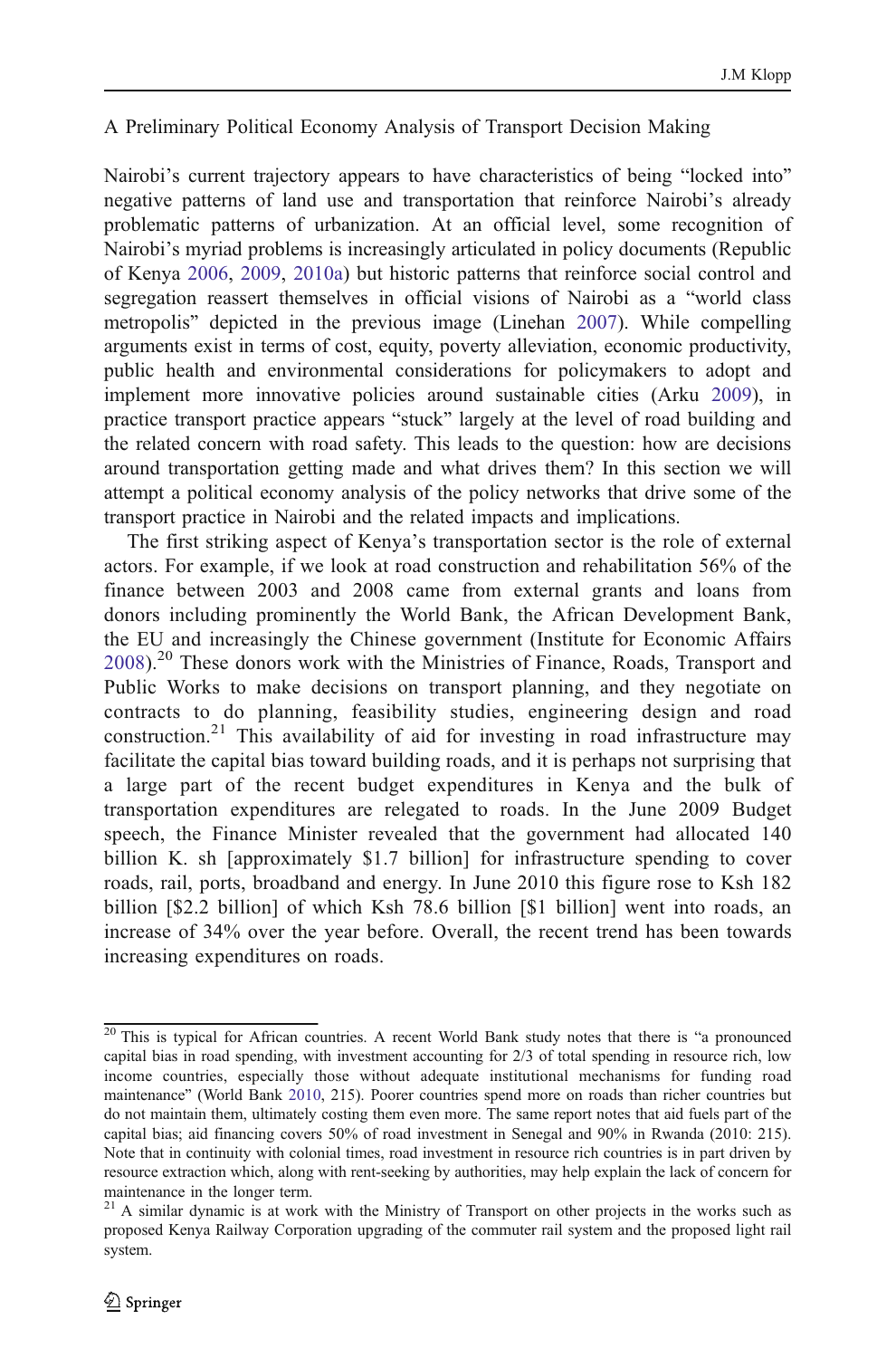The second striking feature of policy and practice in the transportation sector is the high level of fragmentation in decision making. Besides the typical disjunction between transportation and spatial planning,<sup>22</sup> no single agency or institution deals with all transport matters for the metropolitan region, although proposals exist for a Metropolitan Transportation Authority as recommended in the Integrated National Transport Strategy paper (Republic of Kenya [2005\)](#page-19-0). The current fragmentation and lack of a public focal point works to allow the existing decision-making network a great deal of leeway to operate. It also allows decisions to be made in ways that favor interested parties within networks of politicians and bureaucrats linked to key ministries, while defusing responsibilities.

Some of the current fragmentation, and hence low levels of co-ordination, are linked to Kenya's endemic patronage dynamics (Berman [1998;](#page-17-0) Kanyinga [1994](#page-18-0); Kiai [2010;](#page-18-0) Klopp [2000,](#page-18-0) [2008](#page-18-0); Mueller [2008;](#page-19-0) Republic of Kenya [2004,](#page-19-0) [2010b](#page-19-0)). It is not a secret that after the post-election violence in 2007/2008, which nearly plunged the country into civil war, enough ministries with their rent-seeking opportunities were created for the key players in the two main political parties. After protracted negotiations, they agreed to share power (Klopp [2009](#page-18-0)).<sup>23</sup> One of the conditions was that space was made within the coalition for party members from both sides and hence the agreement led to the creation of a record 92 ministerial posts (Korir [2008\)](#page-18-0). As a result of this deal, ministries were split up and this impacted transportation. Authority over roads, for example, lay in the Ministry of Roads, while authority over other modes of transportation is found in the Ministry of Transport and a separate Ministry of Works, as well as the Ministry of Local Government, which oversees local authorities.<sup>24</sup> Local authorities, including the Nairobi City Council, are currently poorly governed and embedded in the patronage networks of more powerful politicians.<sup>25</sup> These authorities oversee local road networks and the related land-use issues and are often hostile to the poor and their use of urban space including roads and roadsides for employment and survival.

Overall, this institutional fragmentation, along with many other weaknesses such as the failure to do proper audits, monitoring, and feasibility studies, enables small numbers of actors to make decisions concerning large sums of money and debt that taxpayers will have to pay in the future. It is unsurprising that the Kenyan Anti-Corruption Commission citing "rampant corruption in the road construction contracts and collusion between contractors and government" reviewed the sub-sector in 2006 (Kenya Anti-Corruption Commission 2007, 9–10, Unpublished report). The Commission's report raised numerous detailed concerns about institutional weaknesses leading to corruption (Kenya Anti-Corruption Commission 2007, Unpublished report), which

 $\overline{^{22}}$  See Todes [2011](#page-19-0).

<sup>&</sup>lt;sup>23</sup> This dynamic will change under the new constitution, which limits the number of cabinet posts/ ministries to 22.

<sup>&</sup>lt;sup>24</sup> The Motor Vehicle Inspection Unit falls under the Public Works Ministry and the Transport Licensing Board is in the Transport Ministry. They are both sources of rents for the Ministries.

<sup>&</sup>lt;sup>25</sup> Actors in the Nairobi City Council have linkages to the Ministry of Local Government (which were evident in a recent land scandal around the acquisition of cemetery land (Republic of Kenya [2010b\)](#page-19-0) and acrimonious relations to the Ministry of Nairobi Metropolitan Development. This helps explain the parallel transport and land-use processes.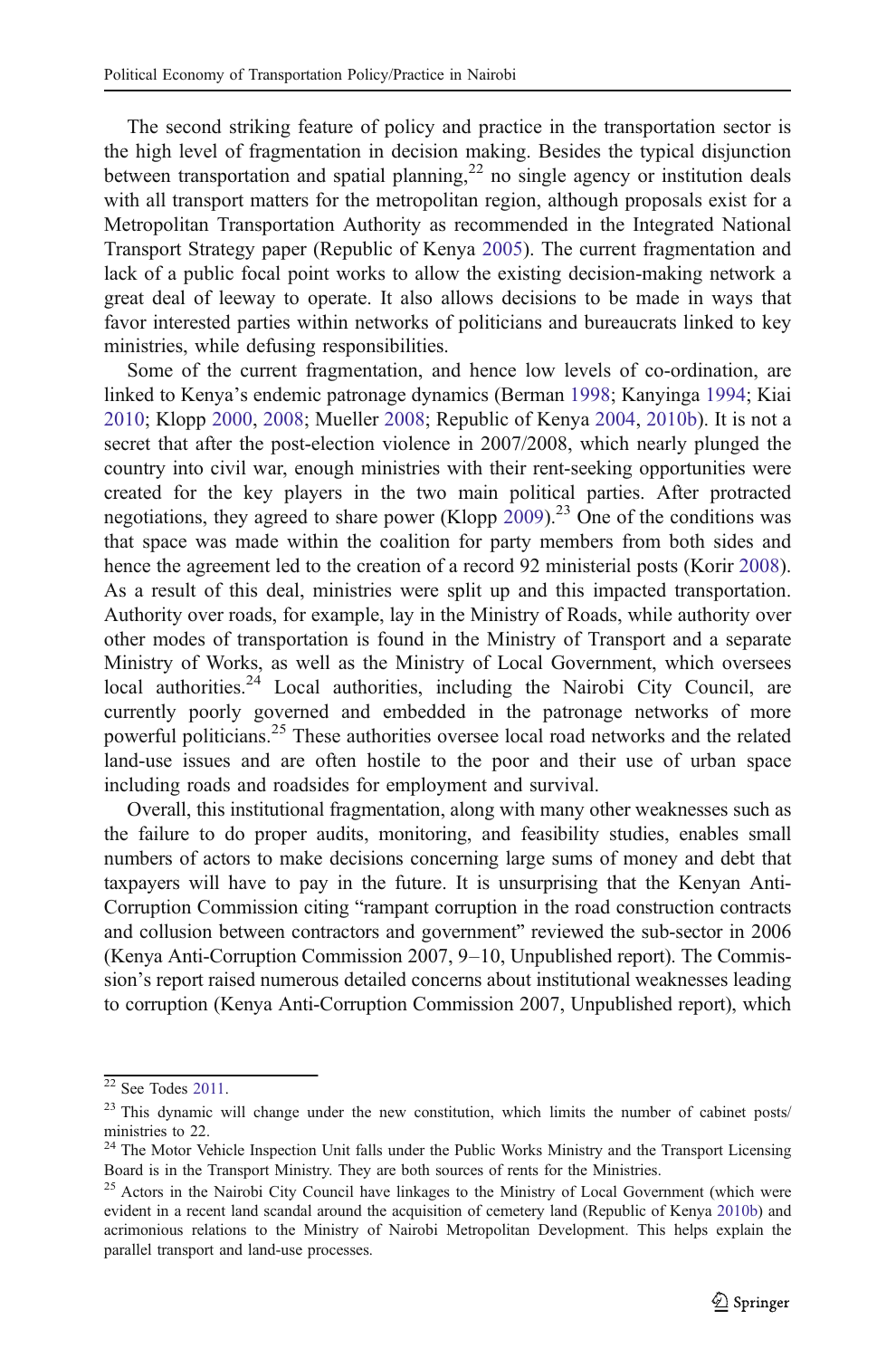in turn, feeds patronage dynamics. It also raised concerns about the fragmentation in the transportation sub-sector (2007, 8–9).

Fragmentation, along with the failure to do proper audits, helps produce a lack of accountability in terms of the impacts of transportation projects on local people.<sup>26</sup> For example, one of the current highway mega-projects in Kenya<sup>27</sup>—the Thika Highway Improvement Project—failed to alter its design to accommodate or plan for the traders of Githurai market, one of the largest regional markets in the Nairobi area. This is the case even though the designs are being constantly updated (although not made easily available for the public). The road construction went ahead, destroying the market without a proper plan to relocate the businesses. Women traders, who had relied on the urban space for survival, continued to try and sell wares alongside the roadside; cars eventually hit and killed some of them, starkly revealing how the uneven struggle for urban space is intertwined with transportation decisions made at a distant bureaucratic level.

Further, such projects create different distributions of impacts, destroying economic opportunities for some while providing new opportunities for others, but this tends not to be a matter of public policy analysis and discussion, although elected representatives are left dealing with complaints. For example, in parliament the local MP for the Githurai area asked whether the Minister of Roads was, "aware that the expansion of the Nairobi-Thika road will encroach on the entire Githurai market, thus putting at stake the livelihoods of more than 3,000 small-scale business people with attendant costs that will impact on their families?" The Assistant Minister responded that his "Ministry is not responsible for securing alternative land for use by the traders" (Hansard Tuesday 24th November 2009). This is emblematic of the way that the interests and concerns of small businesses and the livelihoods of the many poor they employ and the farmers they support are secondary objectives to roads that serve other interests. The current fragmentation and disjunction between land use, economic and social development and transport planning and policy facilitates this abdication of responsibilities, especially to the poorest citizens.<sup>28</sup>

The strong presence of competing international interests has contributed to and reinforced the propensity towards institutional fragmentation in approaches to transportation and even road construction. Competition among external actors, enhanced by the more recent involvement of the state owned China Road and Bridge Company<sup>29</sup> and others, gives different actors in the Kenyan government some leverage over who it engages with and contracts for road construction and other infrastructure. Actors in different ministries have an interest in negotiating different contracts and capturing the various private benefits in the form of kickbacks or sub-

<sup>&</sup>lt;sup>26</sup> Another problem is linked to the engineering methodology of road construction which fails to be context sensitive (Beukes et al. [2011\)](#page-17-0).

<sup>&</sup>lt;sup>27</sup> One estimate suggests that it costs K.sh 27 billion (\$333 million) but this is likely to be an underestimate.

<sup>&</sup>lt;sup>28</sup> Interestingly when expansion of Mombasa Road in the South threatened powerful businesses with demolition, including the Standard Media Group, the Ministry of Roads appointed a task force and accepted the principle that alternative designs were possible for the road. See "No demolitions on Mombasa Road after all" Wanambisi, Laban. Capital News April 4, 2011. Available at [http://www.](http://www.capitalfm.co.ke/news/Kenyanews/No-demolitions-on-Mombasa-Road-after-all.html) [capitalfm.co.ke/news/Kenyanews/No-demolitions-on-Mombasa-Road-after-all.html](http://www.capitalfm.co.ke/news/Kenyanews/No-demolitions-on-Mombasa-Road-after-all.html)

<sup>&</sup>lt;sup>29</sup> They are the contractor for the Nairobi Eastern and Northern Bypass, which is 85% funded by the Exim Bank of China.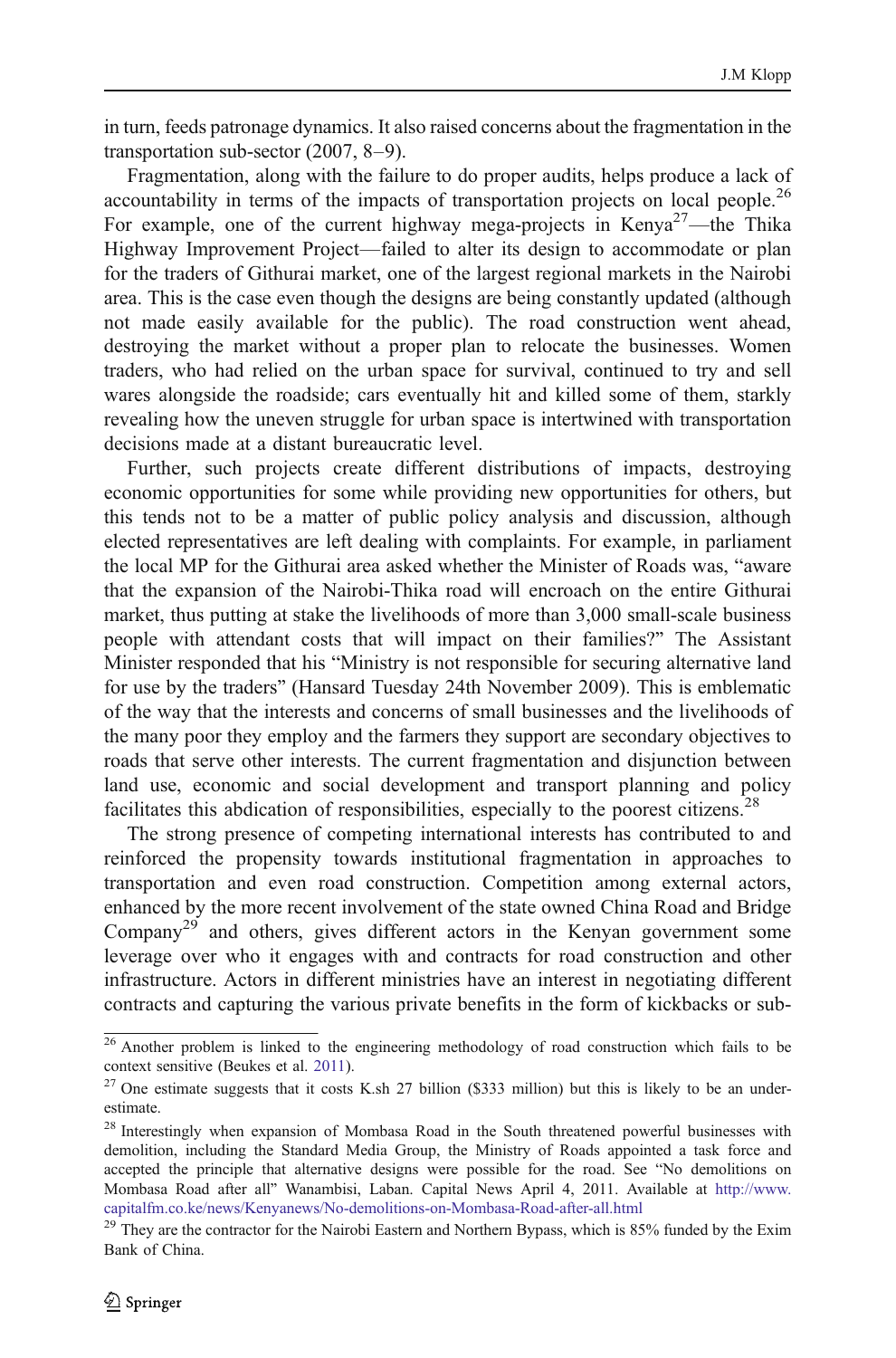contracts for a few favored local companies. This contributes to the exclusion of broader land use, social and economic considerations that might go into context sensitive planning and construction (Beukes et al. [2011](#page-17-0)). It also enables the highly fragmented implementation of projects as different actors finance and others get contracts for different segments of the network in the absence of a broader vision and plan. Sometimes this fragmentation occurs even for the same road as is the case for Thika Highway.<sup>30</sup>

This dynamic is made even more complex by the fact that competing foreign interests aim to benefit home companies in projects including those to build or upgrade Kenya's roads. They are also interested in broader economic objectives such as facilitating exports of coffee, tea and other products (Fiott [2010\)](#page-17-0). It is possible that some interest in roads in Africa is linked not only to oil and minerals, but to the growing interest in the last arable agricultural land on the continent, which will become increasingly valued with increased global food demand. This can also mean that roads are not being built with accessibility to services for local citizens in mind or with strategies to improve local employment and businesses. Indeed, even within the construction of roads itself, Kenyan companies are marginalized, and some are complaining that, "the government is raising the demands on firms during the tendering process, for instance, requiring experience on big projects."<sup>31</sup> It is hard for local companies to compete with foreign ones, including in particular the increasingly dominant Chinese construction companies, that receive support in the form of credit and lobbying from their government (Chen et al. [2007](#page-17-0); Gill [2010\)](#page-17-0).

The third important aspect of the way transportation decisions get made is that while the government remains ultimately responsible for overall transportation planning and vision, which might allow for some coherence in policy, projects and process, even these functions are often contracted out to foreign agencies and firms.<sup>32</sup> Thus, the Japanese International Cooperation Agency (JICA) was contracted to do a recent transport master plan for Nairobi (JICA Japan International Cooperation Agency [2006](#page-18-0)) and the Delhi-based firm General Engineering Services is currently working on a spatial concept for metropolitan Nairobi and a new master transportation plan.<sup>33</sup> This "planning" is largely conducted by engineers and technical specialists working with a few consulting firms. These firms are often those that are directly bidding for the contracts for feasibility studies and design work for actual construction of infrastructure. While this provides for some coordination, it obviously creates problems of public

<sup>&</sup>lt;sup>30</sup> Thika Highway is being built in three segments involving different financing and contractors.

<sup>31</sup> Construction Kenya.com November 25, 2010 available at [http://www.constructionkenya.com/1756/](http://www.constructionkenya.com/1756/chinese-firms-beat-kenyan-ones-on-projects/) [chinese-firms-beat-kenyan-ones-on-projects/.](http://www.constructionkenya.com/1756/chinese-firms-beat-kenyan-ones-on-projects/) The same article suggests that Chinese companies have "scooped more than two thirds of the lucrative tenders for the fiscal year ending in June in which \$973.1 million was budgeted for spending on roads". It does not, however, give the source.

<sup>&</sup>lt;sup>32</sup> Historically, there has been a long history of foreign consultants making plans for Nairobi. These include the very first Railway plan done by British engineers, to the 1948 plan by South African consultants to the UNEP sponsored 1973 plan (which however had more local involvement) to the JICA transport plan and the more recent plan by Indian engineers. Kenyans also came up with a transport and land-use vision of the "Nairobi We Want" through consultation and discussion (see Karuga [1993\)](#page-18-0). However, these local ideas are rarely discussed in planning circles.

<sup>33</sup> The spatial plan is available online at <http://www.nairobimetro.go.ke/>.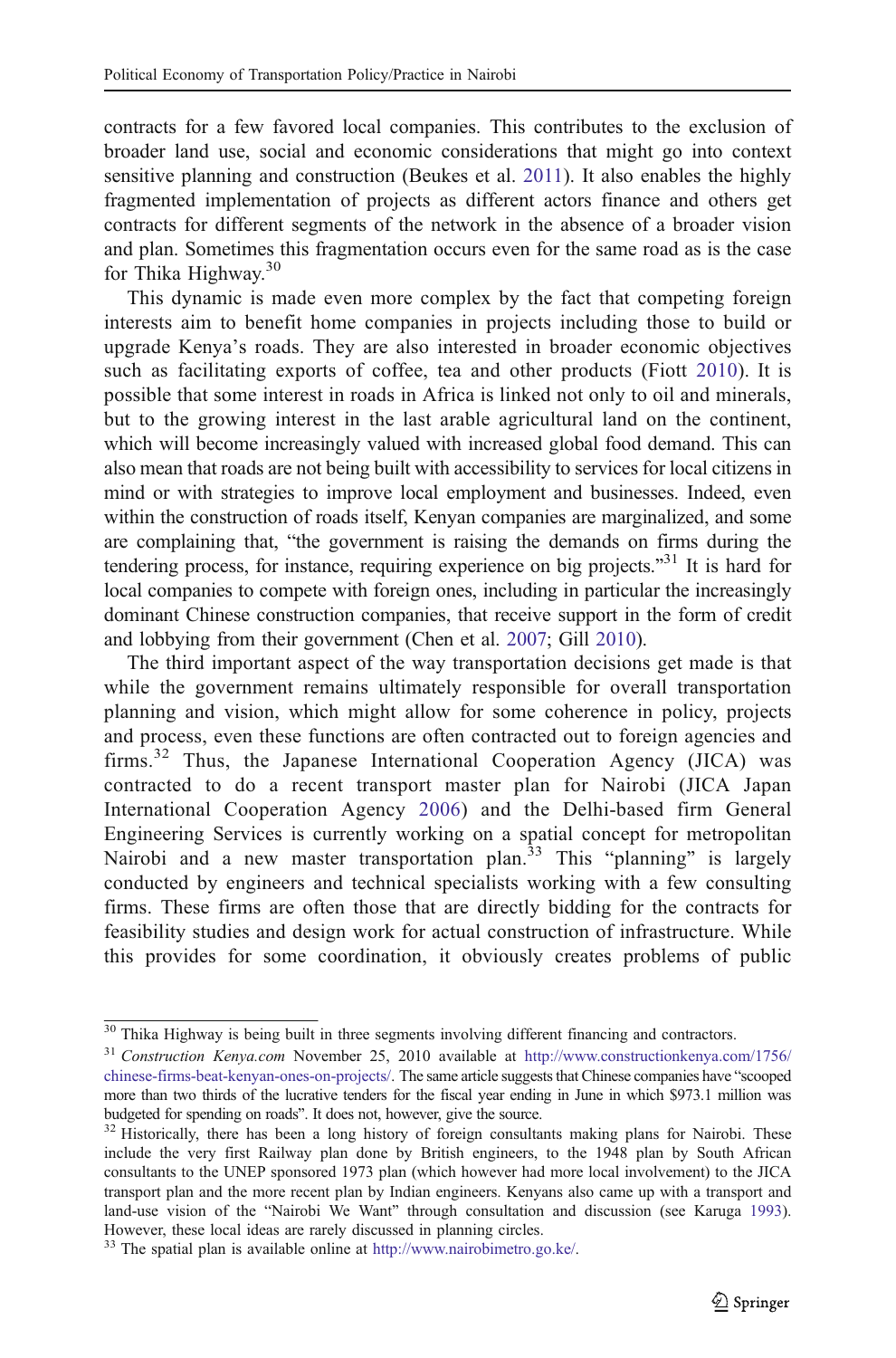accountability, openness to new ideas and attention to the interests and concerns of poorer residents. It also works against institutionalizing and improving better and more accountable and inclusive government planning structures. This is because most of this work is done in the private sector and does not appear to go through a process of local expert and public review. Further, while rhetoric of "public consultations" is found in the terms of reference for consultants, and their subsequent reports, neither these consultants nor the ministries that contract them, are mandated by law to conduct public hearings. Consequently, the public, including in particular the poorer majority, largely does not know about how transportation planning takes place.

The problems of fragmentation and lack of coherence are recognized by many actors including international development agencies and multi-laterals who are heavily involved in the transportation sector. A network of these key actors, ministries and other invited stakeholders have regular meetings to discuss the status of various projects including funding for some of the institutional reforms which are taking place.<sup>34</sup> Some of the minutes of these meetings are available online to those who search.<sup>35</sup> The actors in these meetings are in effect some of the key players (the consulting firms do not show up at these meetings) in an entrenched network around transportation decision making. From a "Roads Sector Donor Group" chaired by the World Bank and African Development Bank, by March 2009, the group transformed into the "Transport Sector Working Group" chaired by the Permanent Secretary of the Ministry of Roads. The list of participants reflects the heavy presence of engineers and civil servants in the key Ministries involved: Roads, Nairobi Metropolitan Development (and to a lesser extent Transport and Local Government) and donors including the World Bank, African Development Bank, JICA and EU with increasing representation from the Chinese embassy in Nairobi, the largest Chinese embassy in Africa.<sup>36</sup>

At the same time, the Nairobi-based United Nations Environment Programme (UNEP) and UN-HABITAT are promoting alternative thinking around sustainable transport. They are drawing on much smaller pools of funds from the Global Environment Facility (GEF) to work with the City of Nairobi to deliver "a Bus Rapid Transit and Non-Motorized Transit design and feasibility study for Nairobi"<sup>37</sup> and to strengthen the network advocating for strong public transportation systems and transportation alternatives. In the meantime consulting firms linked to the Ministry of Nairobi Metropolitan Development are already preparing for a bus rapid transit system and light rail system in their metropolitan transportation plan.<sup>38</sup> It is thus clear that competing and complex donor actions contribute to the fragmentation

 $34$  One key set of reforms is in the Road Act 2007 which is attempting to create viable and delocalized road funds for maintenance<br>
<sup>35</sup> http://aideffectivenesskenya.org/index.php?option=com\_docman&task=cat\_view&gid=967&Itemid=535

<sup>&</sup>lt;sup>36</sup> These actors were singled out in the June 2009 Budget speech for their contributions to the road and energy sector.<br><sup>37</sup> See <http://www.evd.nl/zoeken/showbouwsteen.asp?bstnum=266935&loction=&highlight>= and for

details including the endorsement letter signed by the Nairobi City Council see [http://gefonline.org/](http://gefonline.org/projectDetailsSQL.cfm?projID=3461) [projectDetailsSQL.cfm?projID=3461.](http://gefonline.org/projectDetailsSQL.cfm?projID=3461)<br><sup>38</sup> "Proposed Plans for a Mass Transit System for Metropolitan Nairobi" presentation to the Ministry of

Metropolitan Development by APEC and GES consulting firms August 26, 2010.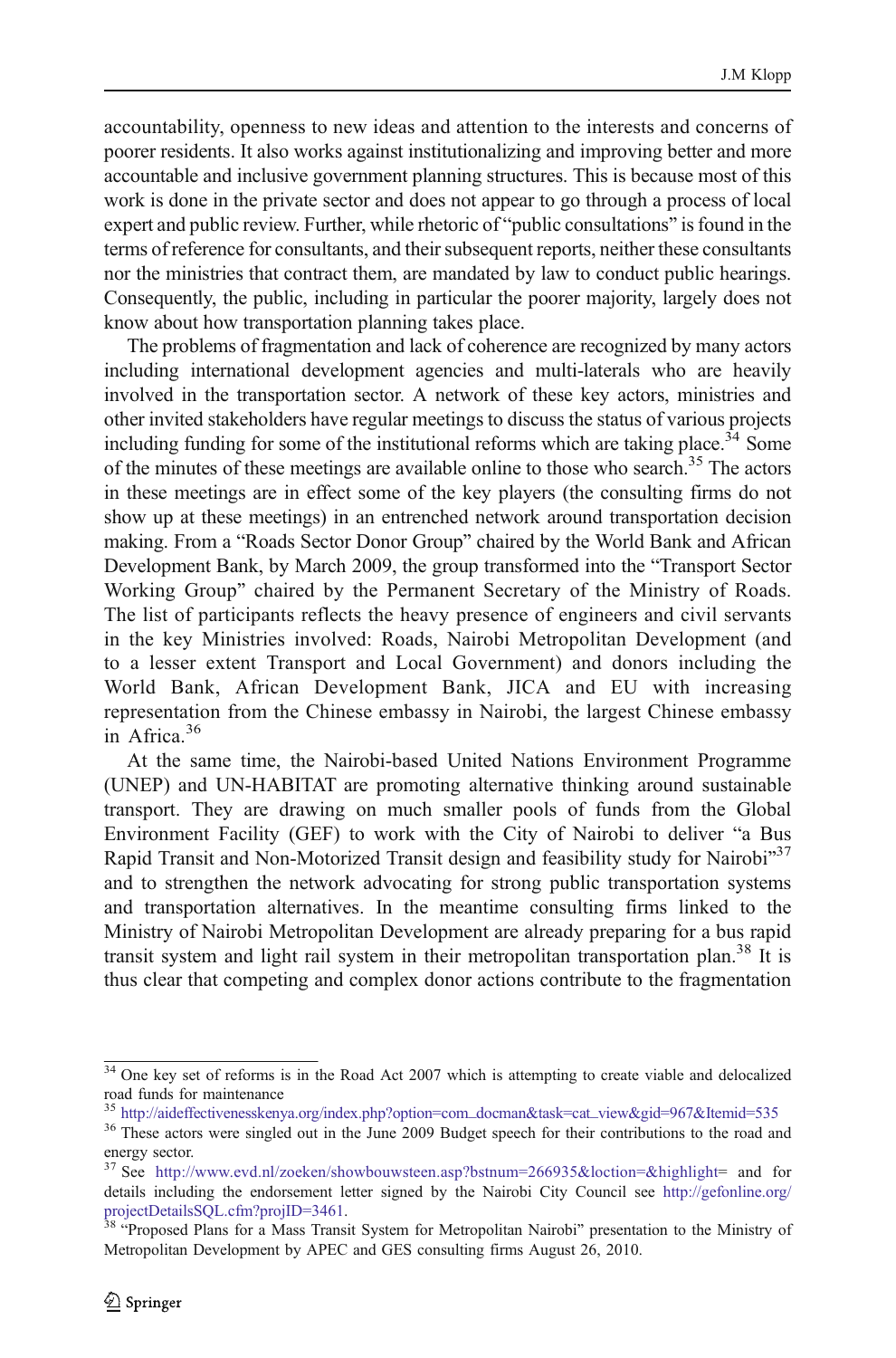within the Kenyan government, which lead the donors in turn to complain about the lack of a lead agency in the urban transport sector! $39$ 

As we have seen, actors with strong interests and focus on rapid road construction and large-scale infrastructure development are at the core of decision making about transportation policy, and it is not accidental that the Permanent Secretary in the Ministry of Roads chairs the working group. The Ministry of Lands including the Directorate of Physical Planning and the City of Nairobi are conspicuously missing even though major ongoing highway projects have enormous and in some cases potential adverse impacts on the city and land use in the region. Also, generally missing except for the Automobile Association of Kenya<sup>40</sup> and the occasional group interested in road safety are any members representing residents, especially poor residents who rely heavily on non-motorized transport. Representatives from the matatu and bus industry are also absent. The only stakeholder remotely linked to environmental concerns is the Kenya Wildlife Service but its inclusion is largely because it is responsible for roads in conservation areas and parks.

The fourth striking feature of the transportation sector in Nairobi, then, is the absence of actors that might counter-balance the current problematic and exclusive tendencies in decision making. These include stakeholders in cities that have often pushed for consideration of the urban poor who tend to be cyclists and pedestrians.<sup>41</sup> The inclusion of these key groups such as the slum-dwellers federation<sup>42</sup> might raise alternative priorities, projects and designs, including a stronger focus on nonmotorized transport and bus rapid transit, more in line with more equitable and sustainable practices. Even those directly impacted such as the University of Nairobi, which is being severed from the city core by the current highway construction and faces serious hazards for its students, is missing from transportation decisions. This is despite its clout linked to the land it owns and the stature and connections of its faculty. Finally, the City of Nairobi, which should be the key advocate for the city, is instead following the logics of seeking its own benefits by engaging in parallel processes with other donors and actors, even as highway construction is carving out large swaths of the city.

Overall, very little civil society exists with a focus on land use/transportation issues (Khayesi et al. [2010](#page-18-0)), $43$  and the level of public dialog and media reporting on sustainable urban transport and land use is low. While monitoring is increasing in health and education spending, the massive amounts of resources going into infrastructure remains unmonitored and relatively little debate exists around the many ongoing projects. Although more recently, the Kenya Alliance of Residents Associations has been raising questions and conducting protests around the issue of

<sup>&</sup>lt;sup>39</sup> See Minutes of Donor (Roads & Transport) Sector Working Group Meeting, Held on 2nd June 2010.

<sup>40</sup> For the history see <http://www.aakenya.co.ke/history.htm>

<sup>41</sup> See the award winning video by underprivileged Nairobi youth promoting bicycles at [http://www.](http://www.huffingtonpost.com/2011/02/21/wafalme-me-and-my-bike_n_824158.html) [huffingtonpost.com/2011/02/21/wafalme-me-and-my-bike\\_n\\_824158.html](http://www.huffingtonpost.com/2011/02/21/wafalme-me-and-my-bike_n_824158.html).<br><sup>42</sup> Understandably, a key focus of such groups is on housing, but of course housing and transportation are

related. Where housing is located entails higher or lower transportation costs and the existence of viable choices in transportation can also reduce overall household costs and improve the quality of life, including health.

<sup>&</sup>lt;sup>43</sup> The Chairman of the Kenya Alliance of Residents Association, Stephen Mutoro, also raised this as a key weakness. Interview 2010.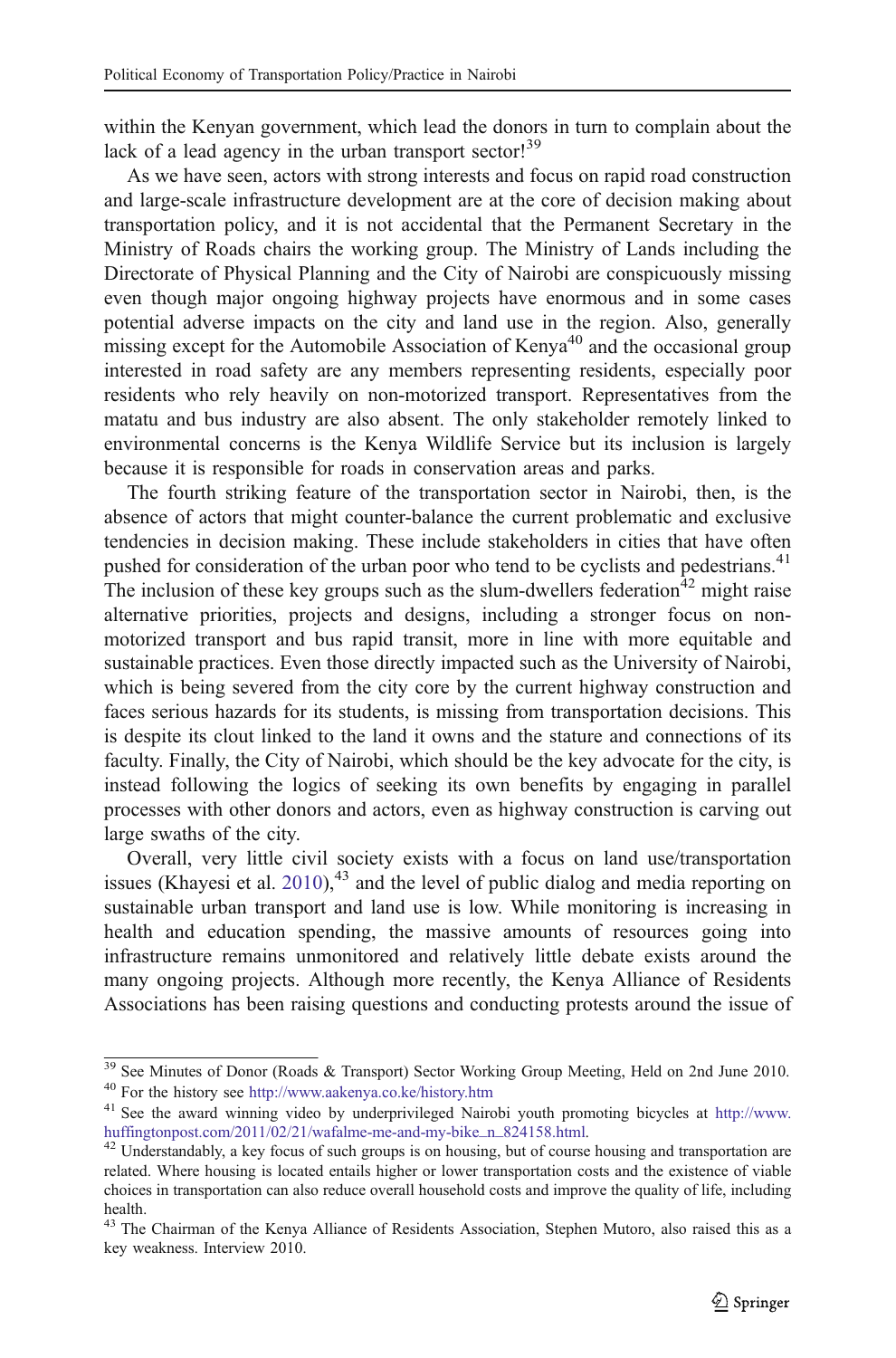which roads are getting priority and why,<sup>44</sup> the majority of citizens seem to view roads and planning as the purview of technical experts and not about their rights to a livable and equitable city. Further, in Kenya after years of seeing roads deteriorate, there is understandable excitement that roads are now being built and improved, and this along with efforts to rein in rogue matatu behavior and reduce traffic accidents tends to dominate public discussion about transportation. This means creative mechanisms to maximize choice in transportation with investments in smart land use and clean alternatives including non-motorized transport that could enhance equity, improve public health, $45$  and compliment thoughtful road upgrading and expansion are given short shrift. As a growing number of Kenyan critics suggest, an alternative vision might put some focus on non-motorized transport, the regulation and systematic improvement of the matatu system and bus system, and the creation of a broad network of transportation linkages that serve and create synergies between small farmers, local industry and urban dwellers.

Final Reflections and Avenues for Transformation

If we think of some aspects of public transportation systems including roads<sup>46</sup> as a kind of common pool resource then the current decision-making network and process in Nairobi goes against "optimal design principles" (Ostrom [2009](#page-19-0)) that would see users (including pedestrians, cyclists, matatu passengers) playing a major role in monitoring the management of this key resource. Instead, as we have seen, the network of key decision-making actors in the transportation sector is small and exclusive and works in an environment where the institutions for inclusive, transparent and integrated metropolitan land use and transport planning do not exist, and the problems involved are highly complex. The current political economy of transportation, as it appears to function in Kenya's large and economically critical metropolis and surrounding regions, appears prone to the implementation of large, often disconnected projects with their possibilities of kickbacks, contracts and land speculation opportunities for the elite.<sup>47</sup> This is in part made possible by institutional flaws including the lack of an open public planning process with legally mandated hearings involving the city, its residents including the poor majority and other key actors such as the Ministries of Lands and Environment. Instead, decisions tend to be made based on a form of "planning" that is a very technical and elite driven process

<sup>&</sup>lt;sup>44</sup> See Anthony Kitimo. "Exclusion of key roads in tender advert faulted" Property Kenya available at <http://www.propertykenya.com/news/1384260-exclusion-of-key-roads-in-tender-advert-faulted> and Alphonce Shiundu "Minister Flies to Voi Over Road Protest" Daily Nation 10 November 2010 available at <http://allafrica.com/stories/201011110701.html>.

<sup>&</sup>lt;sup>45</sup> We do not have good epidemiological studies of the health impacts of the poor air quality in African cities like Nairobi but there is a deep concern about the possible link to many respiratory illnesses and cancers.

<sup>46</sup> A common pool resource is one that is difficult to exclude people from using but has high levels of subtractability (if one person uses it, it tends take away an opportunity for another to use it). In crowded conditions roads and public transit take on some characteristics of common pool resources not purely

public resources such as peace and security where there is low subtractablity.<br><sup>47</sup> In contrast, reforms in the road sector that accountably decentralize funds that enable localities to work with planning authorities and also hire youth to maintain roads are promising; such reforms could create more access to services, improve opportunities and give employment to youth.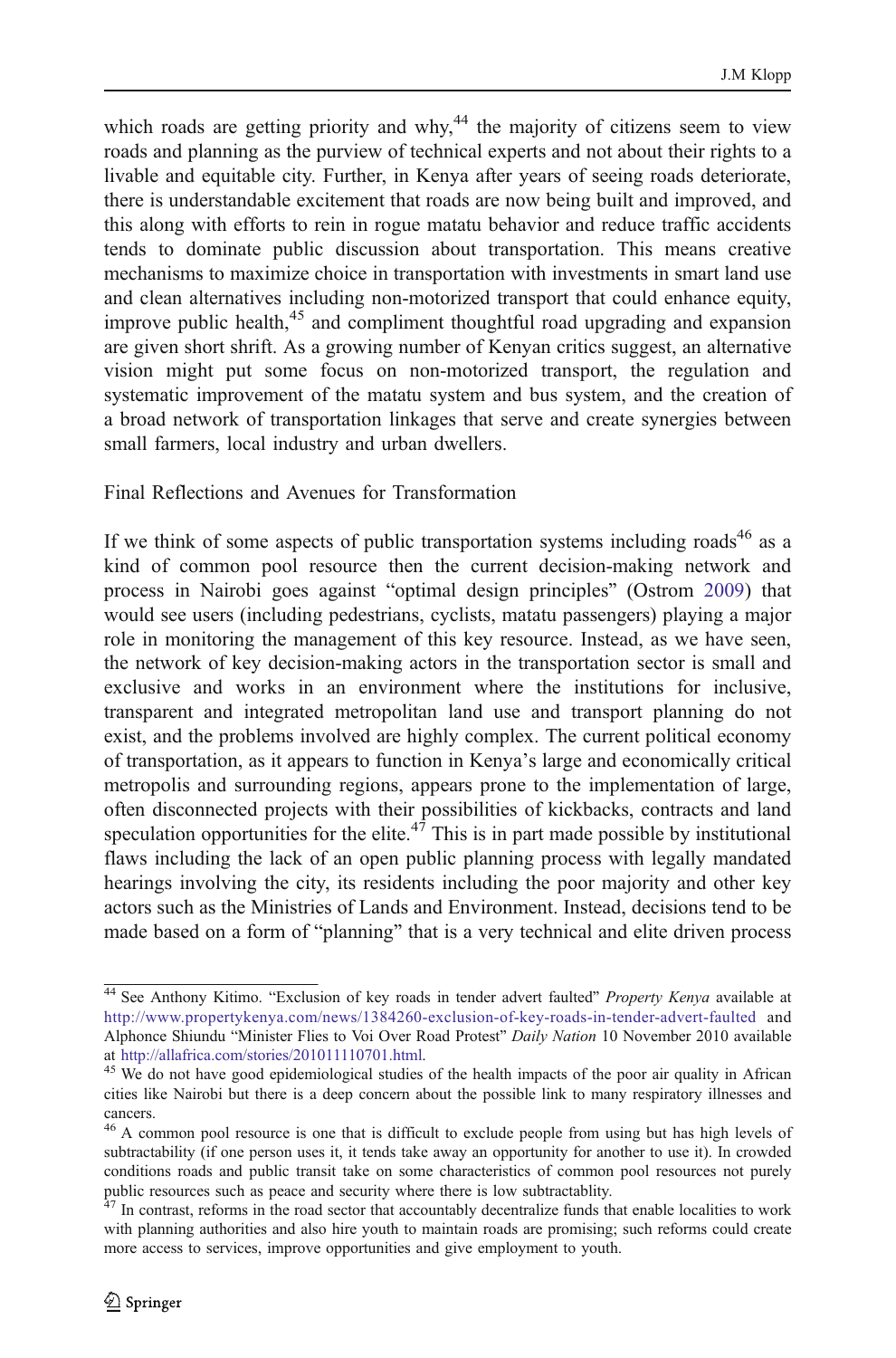that supports the vision of social and spatial segregation and deepens economic inequities (Linehan [2007](#page-18-0)). These flaws in the legal frameworks around transportation planning and policy along with the absence of civil society attention in this sector mean that public hearings and consultation that would create spaces for resistance to the current dynamic do not happen. In effect, the majority of Nairobi's citizens, especially the poor, often find out about transportation projects when the bulldozers move in.

Yet spaces to mobilize and challenge existing systems of decision-making and planning exist especially within the current process of constitutional reform. Alternative ideas and networks of actors are emerging and within the current institutional flux could find ways to influence-and democratize-new institutions like the future Metropolitan Transport Authority and county governments which could be encouraged to engage in alternative and more integrated land use, transport, socioeconomic and environmental planning (Republic of Kenya [2011,](#page-19-0) 145). Key steps towards challenging the focus on roads within current transport policy will be to increase public awareness via the press, bring civil society into a fledgling alternative network and support new research and university actors in a public policy dialog that presents land use and transportation alternatives to the status quo. Such steps are being advocated by growing numbers of African scholars like Arku [\(2009](#page-17-0)) and Khayesi [\(2003](#page-18-0)) and global civil society organizations like the Institute for Transportation and Development Policy.<sup>48</sup> Local universities, think tanks and research and teaching might also play a role in shifting the urban transport agenda over the longer term. The university is where the majority of the next generation of policymakers, civil servants, engineers, community activists, urban professionals and business leaders come from. Recent efforts to create an inter-disciplinary African Center of Excellence for Studies in Public and Non-Motorized Transport, which operates in Nairobi, Cape Town and Dar es Salaam,<sup>49</sup> and the African Center for Cities in Cape Town<sup>50</sup> are critical in this regard.<sup>51</sup> This support of local centers of research which have networks reaching into government, in conjunction with the building of alternative movements and public awareness, is a potentially powerful way to transmit new norms and ideas that challenge problematic ideologies of "planning" and exclusive political dynamics, not only across institutions, but across generations, as students participate and learn from this new research agenda.<sup>52</sup> Finally, we must move towards a deeper analysis of the political economy of transportation, and find better methodologies to disaggregate and analyze the impacts of various transportation policies and projects. This should be part and parcel of the ongoing historical struggle for a "deep democracy" in Africa's cities where policy embraces and addresses the needs and rights of the majority including poorer citizens. These needs and rights when expressed in physical urban form

<sup>&</sup>lt;sup>48</sup> See <http://www.itdp.org/><br><sup>49</sup> See <http://www.acet-uct.org/><br><sup>50</sup> See <http://africancentreforcities.net/><br><sup>51</sup> The Volvo Research and Educational Foundations and Rockefeller Foundation, respectively, are supporting these initiatives.

 $52$  Further, more engaged research that links universities and students to work in and for cities has the virtue of circulating knowledge back into the policy realm while building networks for change (Klopp et al. [2011\)](#page-18-0).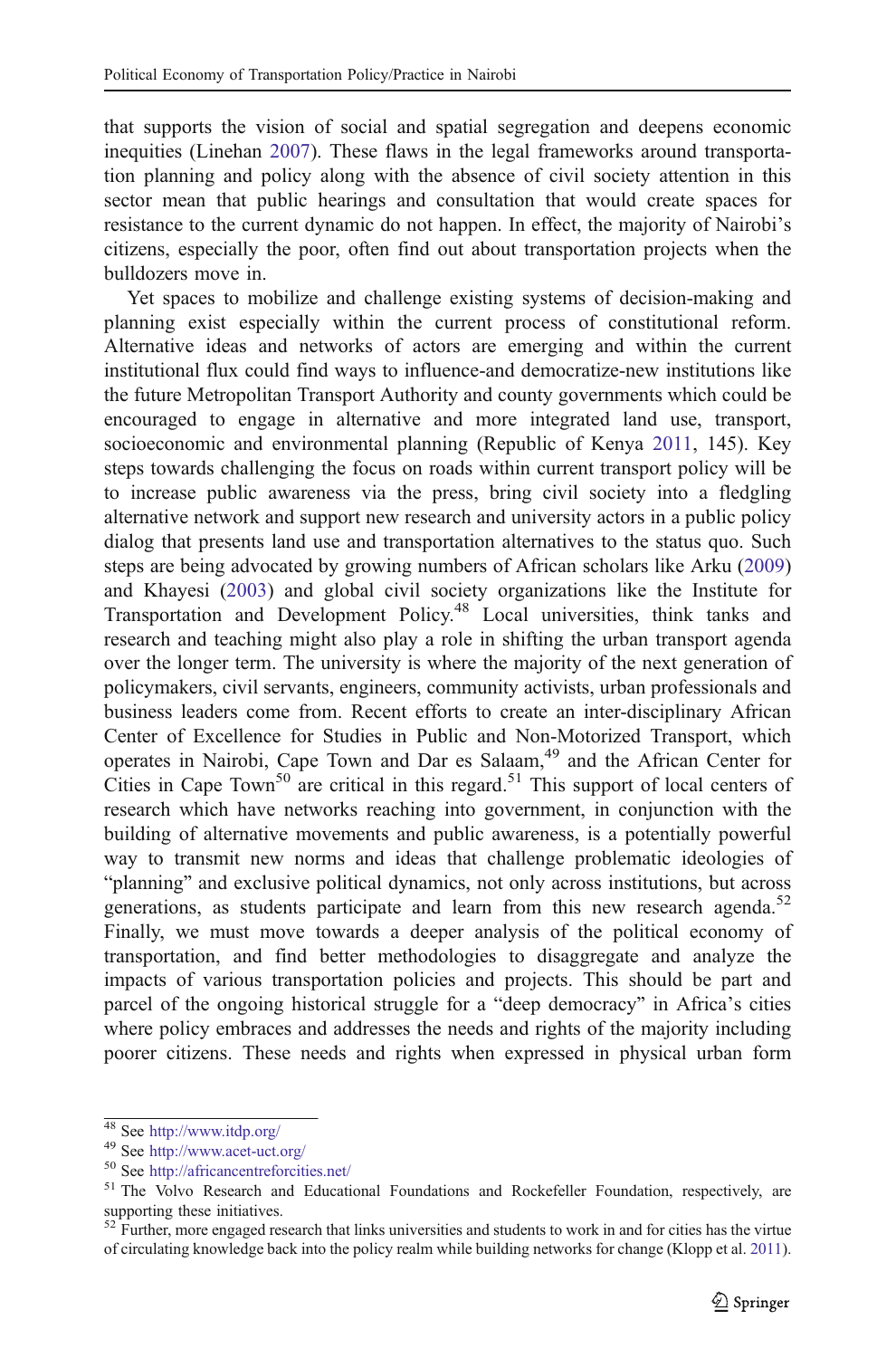<span id="page-17-0"></span>through improved transportation and land-use policies may also help produce better cities for all.

Acknowledgements The Rockefeller Foundation and the Volvo Research and Educational Foundations generously supported this research. I wish to thank Elizabeth Marcello and Geoffrey Charles for their insight and work on this paper. Elliott Sclar, Meleckidzedeck Khayesi, Nicole Volavka-Close, Jennifer Schumacher-Kocik as well as Sakiko Fakuda-Parr, Michael Cohen, Bob Buckley and the entire Development Thought and Policy Seminar at The New School provided helpful comments and insights into this work.

#### References

- Ailila, P., Khayesi, M., Odhiambo, W., & POUM Over Pederson (2005/6). Development of African freight transport-the case of Kenya. Danish Institute for International Studies Working Paper.
- Aligula, E. M., Abiero-Gairy, Z., Mutua, J., Owegi, F., Osengo, C., & Olela, R. (2005). Urban public transport patterns in Kenya: a case study of Nairobi city. Special Report 7, Kenya Institute for Public Policy Research and Analysis (KIPPRA), Bishops Garden Towers, Bishops Road PO Box 56445, Nairobi.
- Alston, P. (2009). Report of the special rapporteur on extrajudicial, summary or arbitrary executions, mission to Kenya. New York: UN Human Rights Council. Available at [http://www.extrajudicialex](http://www.extrajudicialexecutions.org/application/media/Kenya%20Mission%202009%20%28A_HRC_11_2_Add.6%29.pdf)[ecutions.org/application/media/Kenya%20Mission%202009%20%28A\\_HRC\\_11\\_2\\_Add.6%29.pdf](http://www.extrajudicialexecutions.org/application/media/Kenya%20Mission%202009%20%28A_HRC_11_2_Add.6%29.pdf).
- Anderson, D. (2002). Vigilantes, violence and the politics of public order in Kenya. African Affairs, 101, 531–555.
- Anyamba, T. (2008). "Diverse informalities" spatial transformations in Nairobi: A study of Nairobi's urban process. Saarbrüken: VDM Verlag.
- Appadurai, A. (2002). Deep democracy: urban governmentality and the horizon of politics. Public Culture, 14(1), 21–47.
- Arku, G. (2009). Rapidly growing African cities need to adopt smart growth policies to solve urban development concerns. Urban Forum, 20, 253–270.
- Azetsop, J. (2010). Social justice approach to road safety in Kenya: addressing the uneven distribution of road traffic injuries and deaths across population groups. Public Health Ethics, 1–13.
- Berman, B. (1998). Ethnicity, patronage and the African state: the politics of uncivil nationalism. African Affairs, 97(338), 305–341.
- Beukes, E. A., Vanderschuren, M. J. W. A., & Zuidgeestet, M. H. P. (2011). Context sensitive multimodal road planning: a case study in Cape Town, South Africa. Journal of Transport Geography, 19(3), 452–460.
- Boarnet, M. (1998). Spillovers and the locational effects of public infrastructure. Journal of Regional Science 38(3), 381–400.
- Chen, C., Chui, P.-C., Orr, R., & Goldstein, A. (2007). An empirical analysis of Chinese construction firms' entry into Africa' the CRIOMCM2007 international symposium on advancement of construction management and real estate, Sydney, Australia, 8–13 August.
- Chitere, P. (2004). Matatu industry in Kenya: A study of the performance of its owners, workers and their associations and potential for improvement, IPAR DP No. 55.
- Fiott, D. (2010). The EU and China in Africa: The case of Kenya' Madariaga Paper, vol. 3, No. 5, (July).
- Fitzgerald, J. (2010). Emerald cities: Urban sustainability and economic development. Oxford: Oxford University Press.
- Flyvbjerg, B. (2002). Bringing power to planning research: one researcher's praxis story. Journal of Planning Education and Research, 21(4), 353–366.

Gannon, C., & Liu, Z. (1997). Poverty and transport. Discussion Paper. Washington: World Bank.

Gill, P. (2010). Famine and foreigners: Ethiopia since live aid. Oxford: Oxford University Press.

Gonzales, E., Chavis, C., Li, Y., & Daganzo, C. (2010). Multimodal transport in Nairobi, Kenya: Insights and recommendations with a macroscopic evidence-based model. Working paper. UC Berkeley Center for Future Urban Transport. Available at: [http://www.its.berkeley.edu/publications/UCB/2009/](http://www.its.berkeley.edu/publications/UCB/2009/VWP/UCB-ITS-VWP-2009-5.pdf) [VWP/UCB-ITS-VWP-2009-5.pdf.](http://www.its.berkeley.edu/publications/UCB/2009/VWP/UCB-ITS-VWP-2009-5.pdf)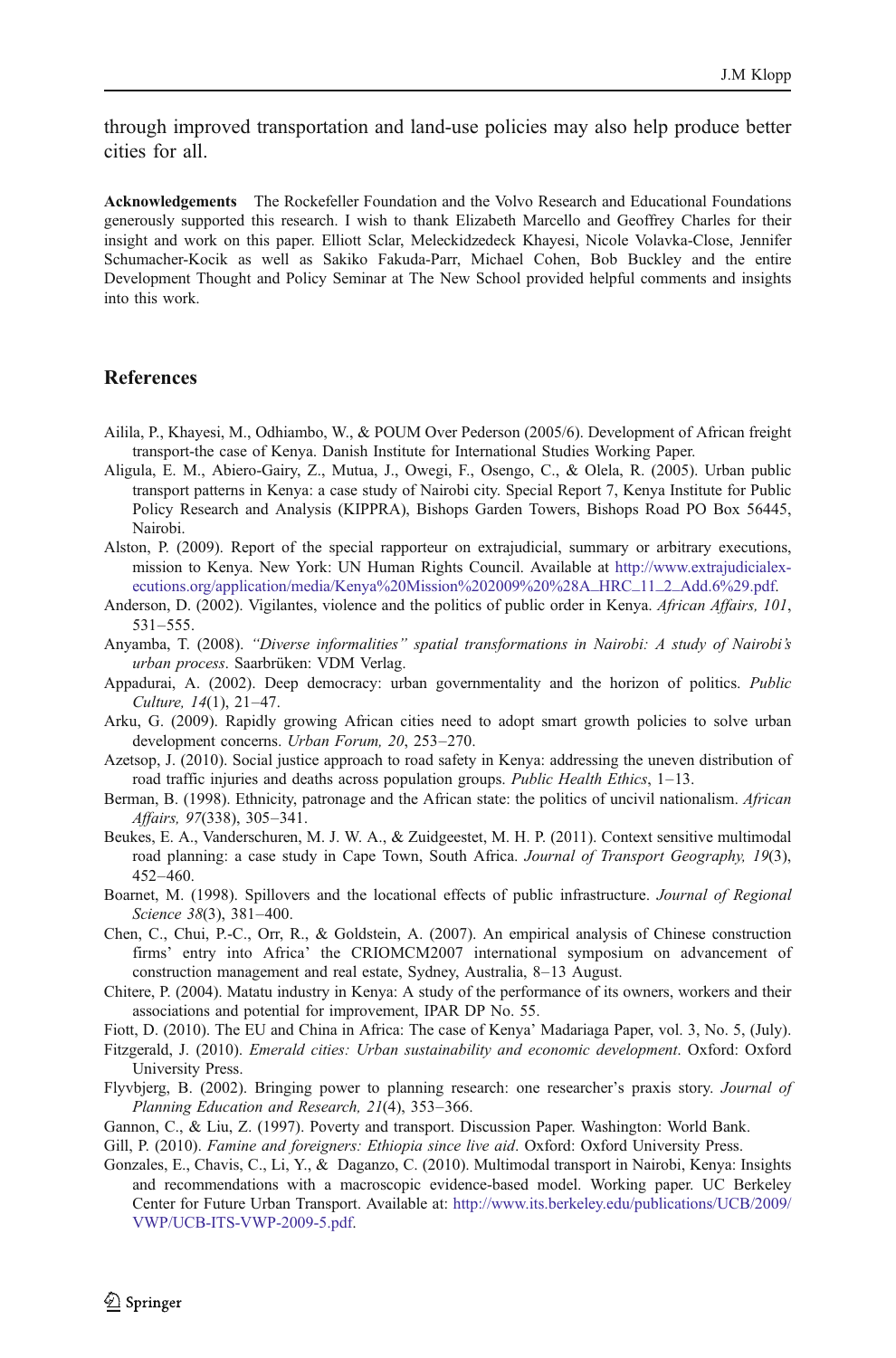- <span id="page-18-0"></span>Graeff, J. The organization, issues and the future role of the Matatu industry in Nairobi Kenya. Fourth international conference on the future of urban transport: access and mobility for the cities of tomorrow, April 19–21 2009, Gotenborg, Sweden. Available at: [http://www.vref.se/.](http://www.vref.se/)
- Habaryimana, J. & Jack, W. (2009). Heckle and Chide: Results of a randomized road safety intervention in Kenya. Working Paper 169 Center for Global Development.

Hirst, T. (1994). *The struggle for Nairobi*. Nairobi: Mazingira Institute.

- Institute for Economic Affairs. (2008). Infrastructure-road and rail sector: Budget performance 2003–08 and emerging policy issues. The Budget Focus Issue No 22, May.
- JICA (Japan International Cooperation Agency). (2006). The study on master plan for urban transport in the Nairobi Metropolitan area in the Republic of Kenya-Final Report. Tokyo: Katahira & Engineers International.
- K'Akuma, O. A., & Olima, W. H. A. (2007). The dynamics and implications of residential segregation in Nairobi. Habitat International, 31(1), 87–99.
- Kanyinga, K. (1994). Ethnicity, patronage and class in a local arena: "High" and "low" politics in Kiambu, Kenya, 1982-92'. In P. Gibbon (Ed.), The new local level politics in East Africa. Research Report No. 95. Uppsala: Nordic African Institute, 1994.
- Karuga, J. (Ed.) (1993). Action towards a better Nairobi Friederich Naumann Foundation. Nairobi: Friedrich Naumann Foundation.
- Kebathi, S. (1984). Nairobi: running on empty. Cities, 1, 362–365.
- Kenya National Bureau of Statistics. (2007). Ministry of planning. Republic of Kenya Economic Survey 2007.
- Khayesi, M. (1998). The need for an integrated road safety programme for the city of Nairobi, Kenya. In P. Freeman & C. Janet (Eds.), Urban transport policy: A sustainable development tool (pp. 579–582). Rotterdam: A A Balkema.
- Khayesi, M. (2003). Liveable streets for pedestrians in Nairobi: The challenge of road traffic accidents. In J. Whitelegg & G. Haq (Eds.), The Earthscan reader on world transport policy and practice (pp. 35– 41). London: Earthscan Publications Ltd.
- Khayesi, M., & Amekudzi, A. (2011). Kingdon's multiple streams model and automobile dependence reversal path: the case of Curitiba, Brazil, 1880–2000. Journal of Transport Geography, November (in press).
- Khayesi, M., Monheim, H., & Nebe, J. M. (2010). Negotiating "streets for all" in urban transport planning: the case for pedestrians, cyclists and street vendors in Nairobi, Kenya". Antipode, 42(1), 103–126.
- Kiai, M. (2010). Puncturing political patronage in Kenya. Available at: [http://blog.soros.org/2010/11/](http://blog.soros.org/2010/11/puncturing-political-patronage-in-kenya/) [puncturing-political-patronage-in-kenya/](http://blog.soros.org/2010/11/puncturing-political-patronage-in-kenya/). Accessed 22 November 2010.
- King, K. (1996). Jua Kali Kenya: Change & development in an informal economy. London: James Currey Press.
- Kinney, P. L., Gichuru, M. G., Volavka-Close, N., Ngo, N., Ndiba, P. K., Law, A., et al. (2011). Traffic impacts on PM 2.5 air quality in Nairobi, Kenya. Environmental Science & Policy, 14(4), 369–378.
- Klopp, J. (2000). Pilfering the public: the problem of land grabbing in contemporary Kenya. Africa Today, 47(1), 7–26.
- Klopp, J. (2008). Remembering the Muoroto uprising: slum demolitions, land and democratization in Kenya. African Studies, 67(3), 295–314.
- Klopp, J. (2009). Kenya's unfinished agendas. Journal of International Affairs, 62(2), 143–158.
- Klopp, J., Ngau, P., & Sclar. E. (2011). University/City partnerships: Creating policy networks or urban transformation in Nairobi, Metropolitan Universities, in press.
- Korir. (2008). "Kenya; 93 ministers in a developing country is crazy" African Press International April 13 Available at [http://africanpress.wordpress.com/2008/04/13/here-is-the-kenya-government-kibaki-sati](http://africanpress.wordpress.com/2008/04/13/here-is-the-kenya-government-kibaki-satisies-the-kenyan-people/)[sies-the-kenyan-people/](http://africanpress.wordpress.com/2008/04/13/here-is-the-kenya-government-kibaki-satisies-the-kenyan-people/).
- Koster, J. (1999). Performance assessment of the Nairobi public transport system. Washington DC: World Bank.
- Linehan, D. (2007). Re-ordering the urban archipelago: Kenya vision 2030, street trade and the battle for Nairobi City Center. Aurora Geography Journal, 21, 22–37.
- Macharia, K. (2007). Tensions created by the formal and informal use of urban space: the case of Nairobi, Kenya. Journal of Third World Studies, 24(2), 145–162.
- Maina, D. M., Gatari M. J., Bundi, P., & Muturi, H. (2006). Impact of road transport on air quality in Kenya; roadside survey in the cities of Mombasa and Nairobi. Proceedings of International Aerosol Conference (IAC2006), St Paul Minnesota, USA, 10–15 September 2006.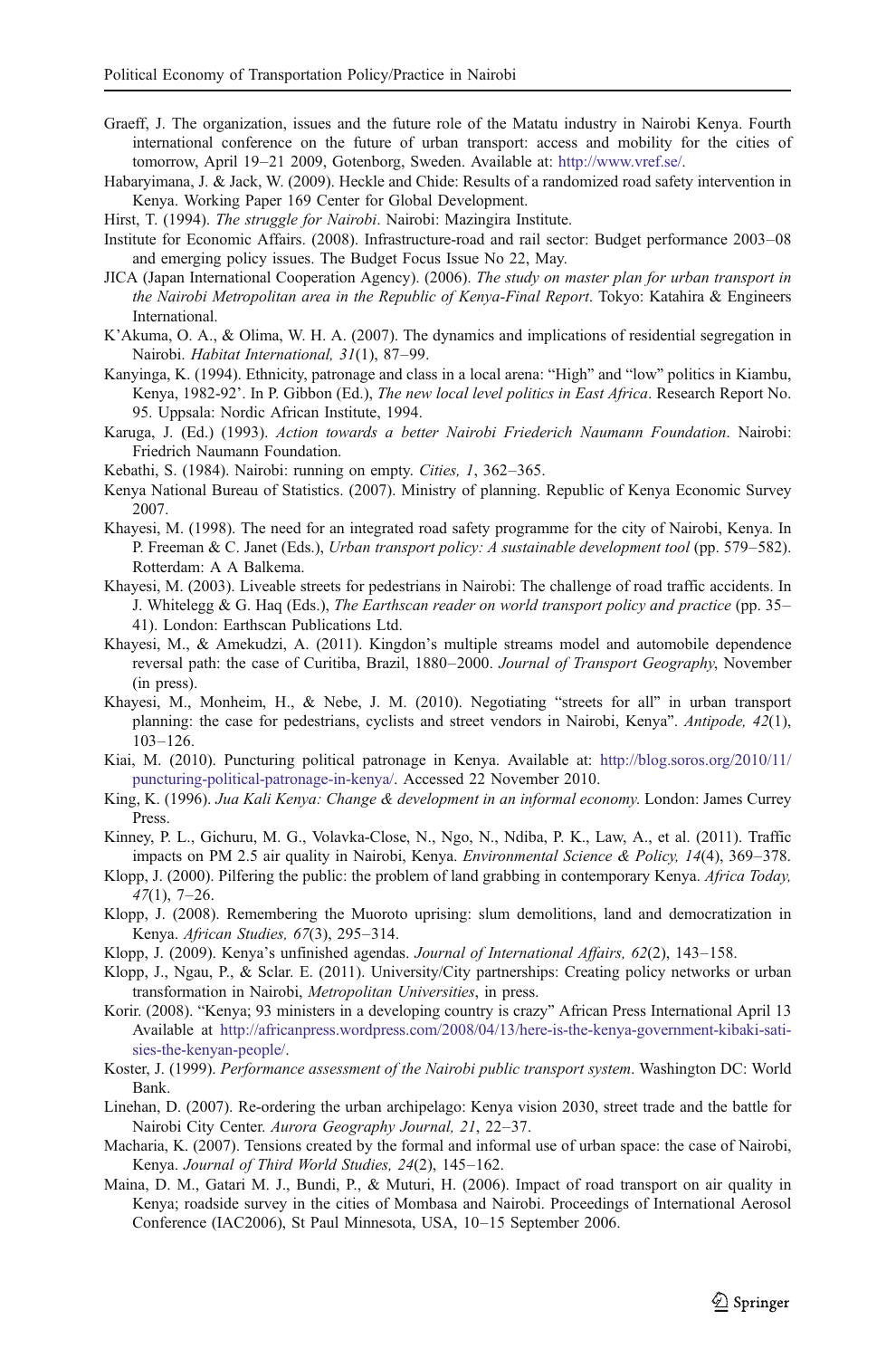- <span id="page-19-0"></span>Mitullah, W., & Makajuma, G. Analysis of non-motorised travel conditions of the Jogoo Road corridor in Nairobi. Fourth International Conference on the Future of Urban Transport: Access and Mobility for the Cities of Tomorrow, April 19–21 2009, Gotenborg, Sweden. Available at: <http://www.vref.se/>.
- Mueller, S. (2008). The political economy of Kenya's crisis. Journal of Eastern African Studies, 2(2), 185–210.
- Mukabanah, E. (2008a). Kenya bus services Ltd-Why it collapsed. Unpublished Nairobi Mass Transit Concept Paper. Available at [http://www.kenyabus.net/uploads/downloads/KBS\\_Collapse.pdf](http://www.kenyabus.net/uploads/downloads/KBS_Collapse.pdf).
- Mukabanah, E. (2008b). "A Metropolitan transit system" presentation to the Ministry of Nairobi Metropolitan Development April 27, 2008. Available at [http://www.kenyabus.net/uploads/downloads/](http://www.kenyabus.net/uploads/downloads/Public_Transport_Presentation_-_Nairobi_Metropolitan.pdf) [Public\\_Transport\\_Presentation\\_-\\_Nairobi\\_Metropolitan.pdf](http://www.kenyabus.net/uploads/downloads/Public_Transport_Presentation_-_Nairobi_Metropolitan.pdf).
- Mundia, C. N., & Aniya, M. (2006). Dynamics of land use/cover changes and degradation of Nairobi City, Kenya. Land Degradation and Development, 17(1), 97–108.
- Musyoka, R. (2004). Informal land delivery processes in African cities: informal land delivery processes and access to land for the poor in Eldoret, Kenya University of Birmingham.
- Myers, G. (2003). Designing power: forms and purposes of colonial model neighborhoods in British Africa. Habitat International, 27, 193–204.
- Nangulu-Ayuku, A. (2000). Politics, urban planning and population settlement: Nairobi, 1912-1916. Journal of Third World Studies, 17, 2.
- Nantulya, V., & Muli-Musiime, F. (2001). Kenya: Uncovering the social determinants of road traffic accidents. In T. Evans, et al. (Eds.), Challenging inequities in health: From ethics to action. Oxford: Oxford University Press.
- Odhiambo, G. O., Kinyua, A. M., Gatebe, C. K., & Awange, J. (2010). Motor vehicles air pollution in Nairobi, Kenya. Research Journal of Environmental and Earth Sciences, 2(4), 178–187.
- Opiyo, R. (2009). Metropolitan planning and climate change in Nairobi: How much room to manouvre? Paper presented to the Fifth Urban Research Symposium.
- Ostrom. (2009). Beyond markets and states: polycentric governance of complex economic systems. Nobel Prize lecture December 8, 2009. Available at [http://nobelprize.org/nobel\\_prizes/economics/laureates/](http://nobelprize.org/nobel_prizes/economics/laureates/2009/ostrom-lecture.html) [2009/ostrom-lecture.html](http://nobelprize.org/nobel_prizes/economics/laureates/2009/ostrom-lecture.html).
- Pieterse, E. (2010). Cityness and African urban development. Urban Forum, 21, 205–219.
- Republic of Kenya. (2004). Report on the commission of inquiry into the illegal/irregular allocation of public land. Nairobi: Government Printer.
- Republic of Kenya. (2005). Integrated national transport strategy.
- Republic of Kenya. (2006). Sessional paper on the development and management of the roads sub-sector for sustainable economic growth. Ministry or Roads and Public Works.
- Republic of Kenya. (2009). Sessional paper no 3 on national land policy. Nairobi: Government Printers. Republic of Kenya. (2010a). Sessional paper on integrated national transport policy. Nairobi: Government Printers.
- Republic of Kenya. (2010b). Report on the procurement of cemetery land by the city council of Nairobi. Report by the Kenya National Assembly 10th parliament, 3rd session, The Departmental Committee on Local Authorities, January.
- Republic of Kenya. (2011). *Interim report of the task force on devolved government*. A report on the implementation of devolved government of Kenya April 20 2011.
- Salon, D., & Gulyani, S. (2010). Mobility, poverty and gender: travel "Choices" of slum residents transport reviews. A Transnational Transdisciplinary Journal, 30(5), 1464–5327.
- Sclar, E. Engaging complexity: A prologue to creating effective urban transport and land-use planning for metropolitan Nairobi. Fourth International Conference on the Future of Urban Transport: Access and Mobility for the Cities of Tomorrow, April 19–21 2009, Gotenborg, Sweden. Available at: [http://](http://www.vref.se/) [www.vref.se/.](http://www.vref.se/)
- Thuo, A. D. M. (2010). Community and social responses to land-use transformations in the Nairobi ruralurban fringe, Kenya. Field Actions Science Report.
- Todes, A. (2011). Reinventing planning: critical reflections. Urban Forum, 22(2), 115–133.
- UNEP. (2006). Kenya: Integrated assessment of the energy policy with focus on the transport and household sectors. Nairobi: UNEP.
- UNEP. (2009). Kenya: Atlas of our changing environment. Nairobi: United Nations Environment Programme.
- Urban Study Group [Town Planning Section, Nairobi City Council; United Nations (the report was not cleared with the UN and doesn't necessarily reflect their views); Colin Buchanan and Partners]. (1973). Nairobi Metropolitan growth strategy. Nairobi: Nairobi City Council.